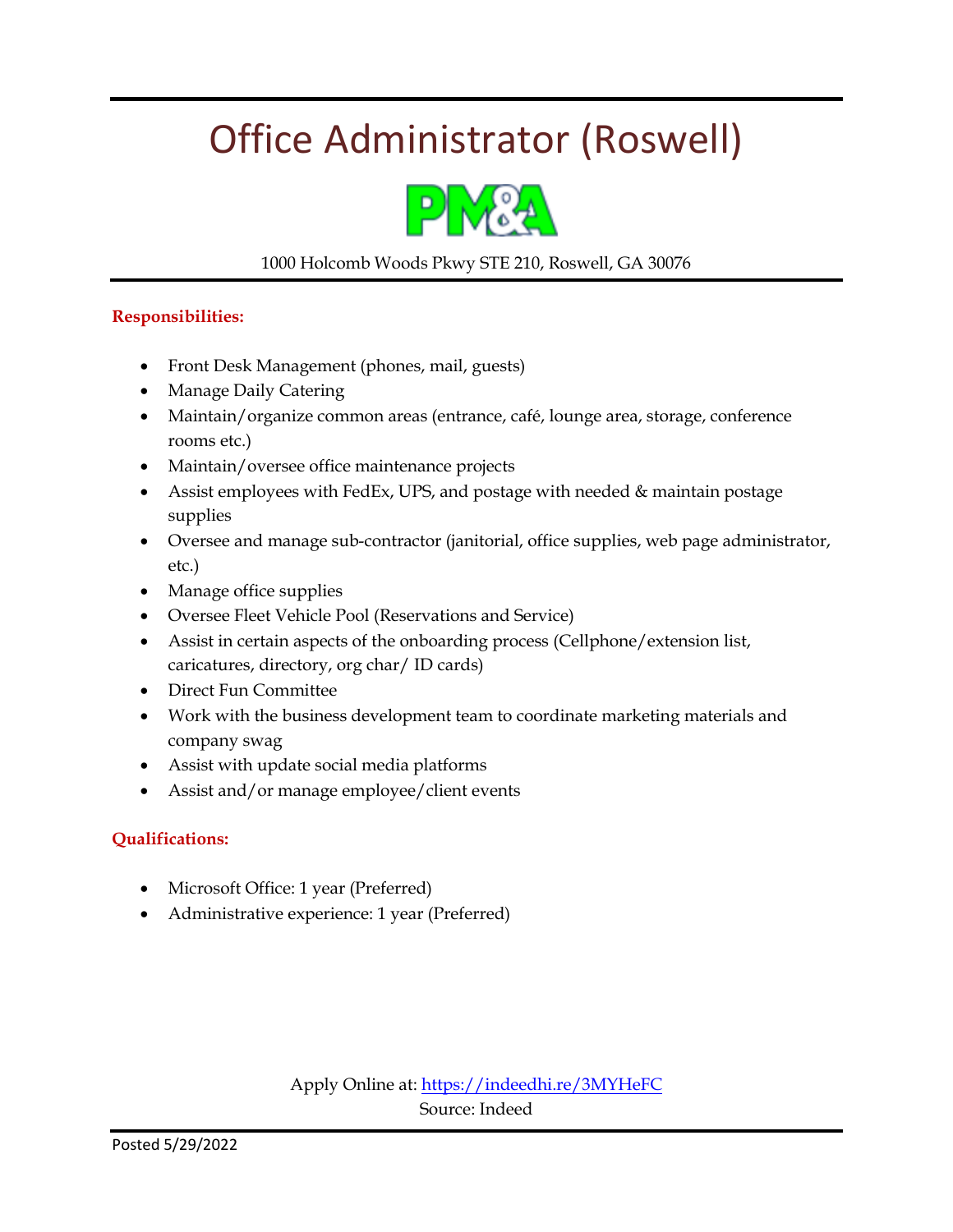## Front Desk Receptionist (Alpharetta)



3980 Old Milton Pkwy, Alpharetta, GA 30005

### **Responsibilities:**

- Maintain lobby/waiting area
- Answer phones promptly and professionally
- Greet clients, prospects and visitors to office
- Direct calls to appropriate department
- Assist staff through administrative tasks
- Data entry

### **Qualifications:**

- High school or equivalent (Preferred)
- Administrative Assistants & Receptionists: 2 years (Preferred)

\$18 - \$20 an hour

Apply Online at:<https://indeedhi.re/3lLtGkN> Source: Indeed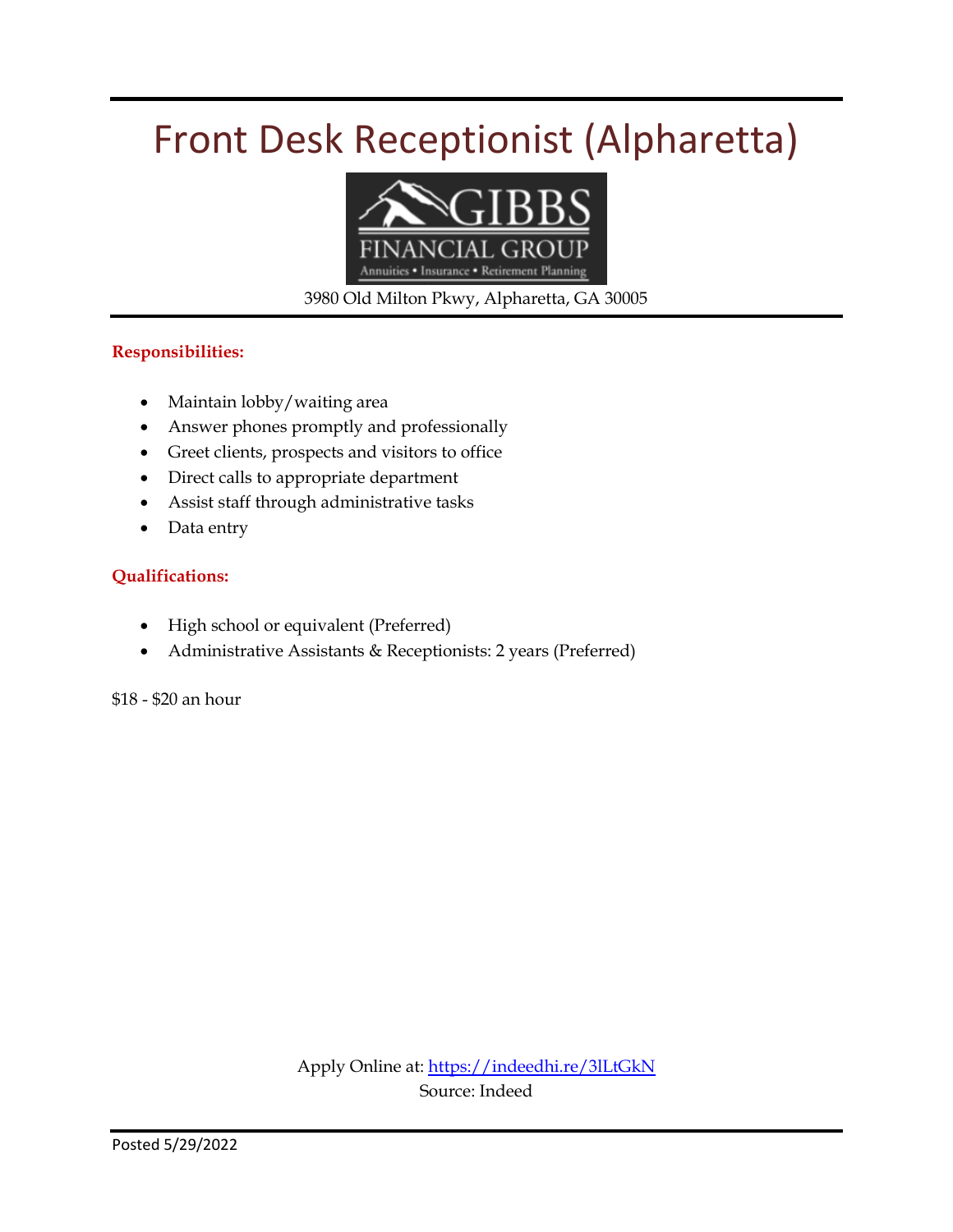## Administrative Assistant – Temporary (Buckhead)



3445 Peachtree Rd NE, Atlanta, GA 30326

This role is to support the CFO with calendaring and heavy international travel abroad, for the summer.

- Provides administrative support for one of the following (or a combination): general management, a research environment or a specific program.
- Responds to incoming telephone calls.
- Maintains calendars and prioritizes meeting requests for management.
- Reviews incoming correspondence and identifies items of special interest to management; handles routine correspondence and prepares appropriate responses.
- May complete forms, grant applications, and/or correspondence.
- Prepares charts and graphs for reports and presentations.
- Creates and edits scientific, programmatic or other reports associated with department's primary business.
- Schedules meetings and handles logistics for meetings and special events.
- Prepares materials for meetings and special events.
- Initiates, processes, and maintains records and invoices.
- Keeps management apprised of account status, identifies cost-effective solutions and may authorize expenditures.
- May monitor or maintain budgets and grants, assist with budget development, and prepare related expense reports and reimbursements.

### **Qualifications:**

- A high school diploma or equivalent and five years of clerical or secretarial experience, or a bachelor's degree.
- Proficiency with various personal computer software applications.
- Positions in this classification may require keyboarding skills.

Apply Online at:<https://bit.ly/3lRQr6t> Source: Employer Website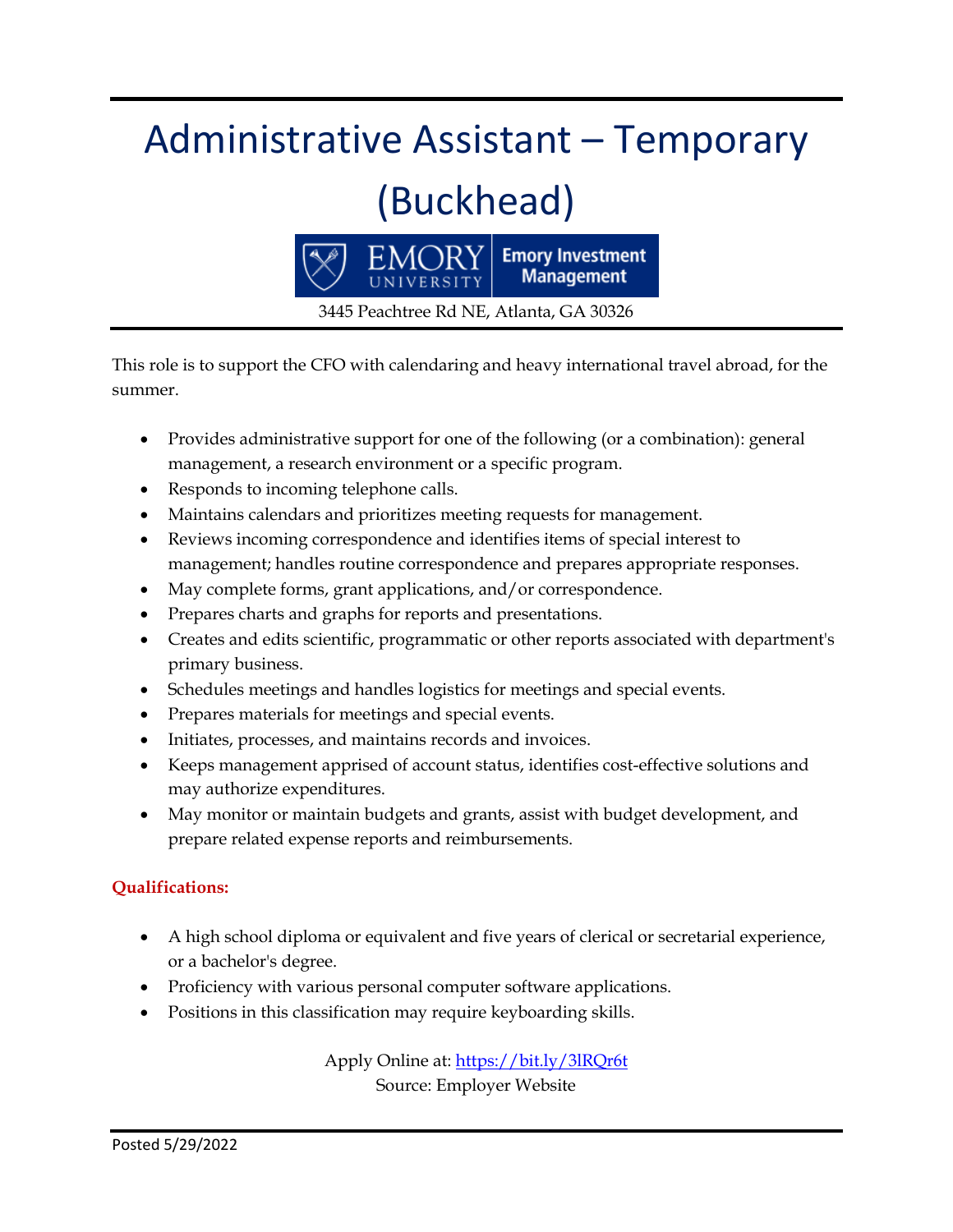# Administrative Assistant (Perimeter) **BOHLER/**

211 Perimeter Center Pkwy NE Suite 425, Atlanta, GA 30346

Our Atlanta office is looking for an Administrative Assistant.

### **Qualifications:**

- High School Diploma or GED required, Associates/Bachelor's degree a plus
- Previous experience supporting an individual, a team or project work

Apply Online at:<https://bit.ly/3PLXiMS> Source: Employer Website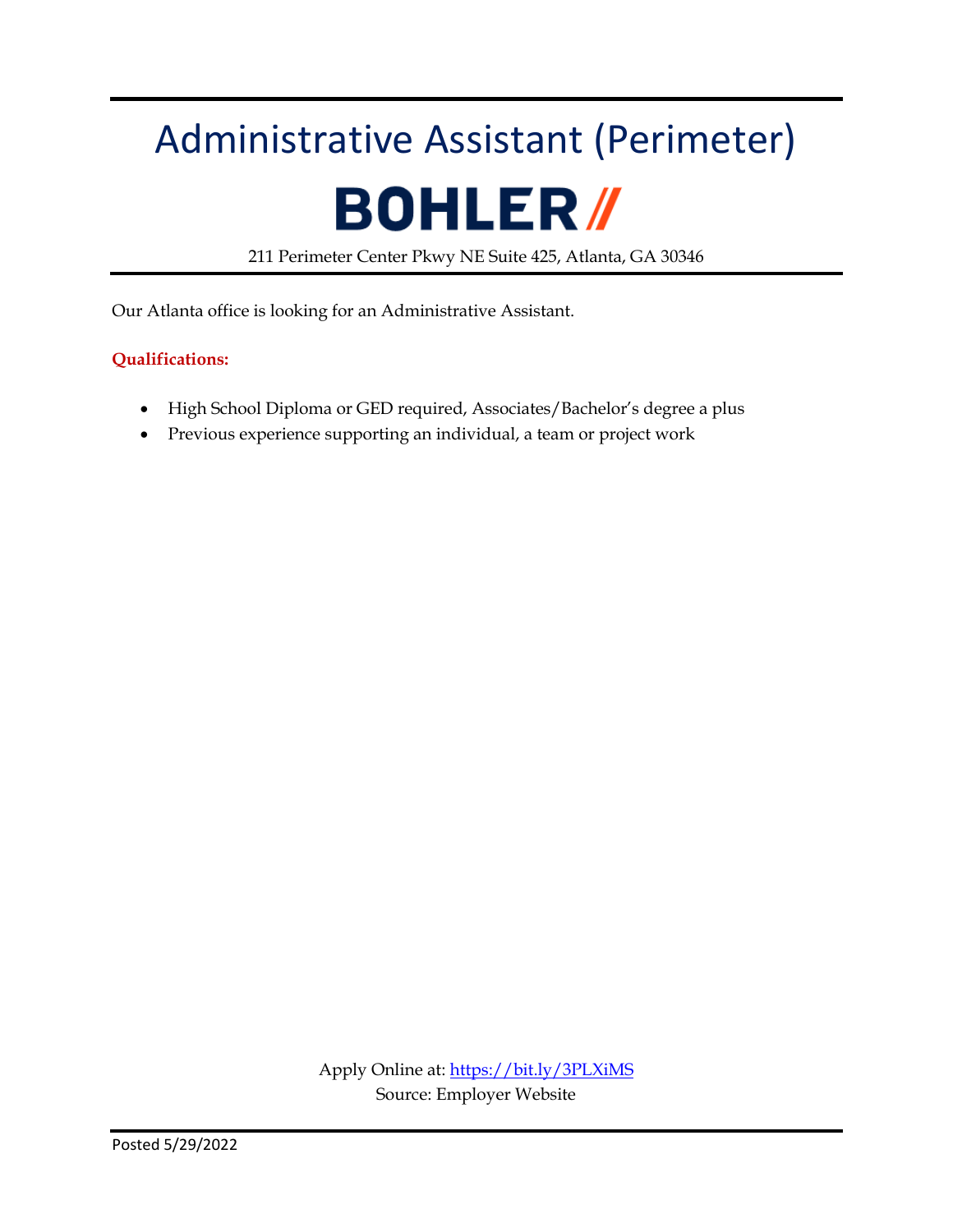## PT Administrative Assistant / Receptionist (Sandy Springs)



North Springs United Methodist Church is seeking an experienced Administrative Assistant/Receptionist to provide administrative support for the staff and leadership team.

\$10 - \$12 an hour

Apply Online at:<https://indeedhi.re/3MQVfVC> Source: Indeed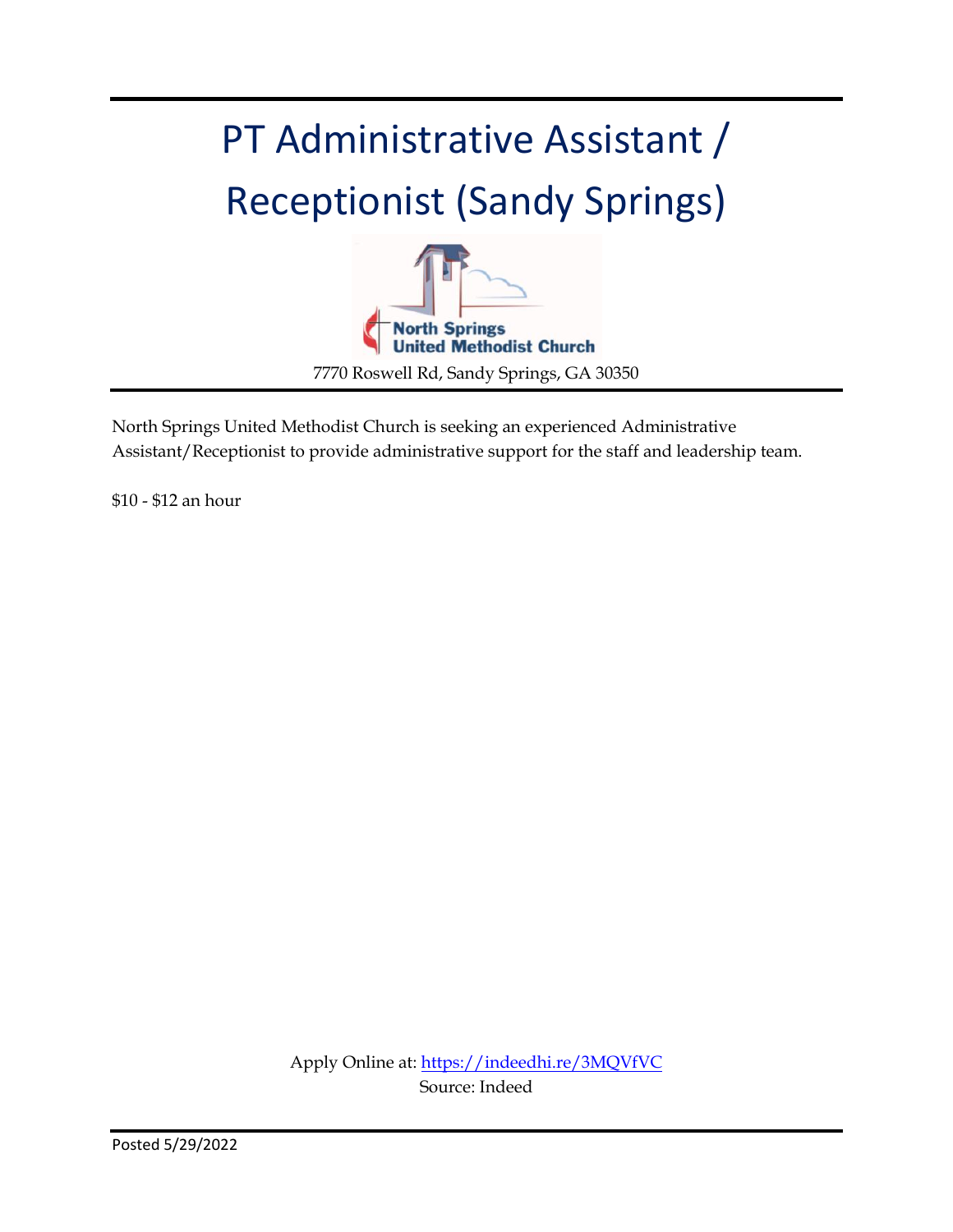## Front Desk Receptionist (Alpharetta)



### **Responsibilities:**

- Answer and direct phone calls
- Distribute mail
- Act as first point of contact for visitors

### **Qualifications:**

- High school diploma or relevant work experience
- Administrative Assistants & Receptionists: 1 year (Preferred)
- Customer service: 1 year (Preferred)

\$16 - \$18 an hour

Apply Online at:<https://indeedhi.re/3lMYVvS> Source: Indeed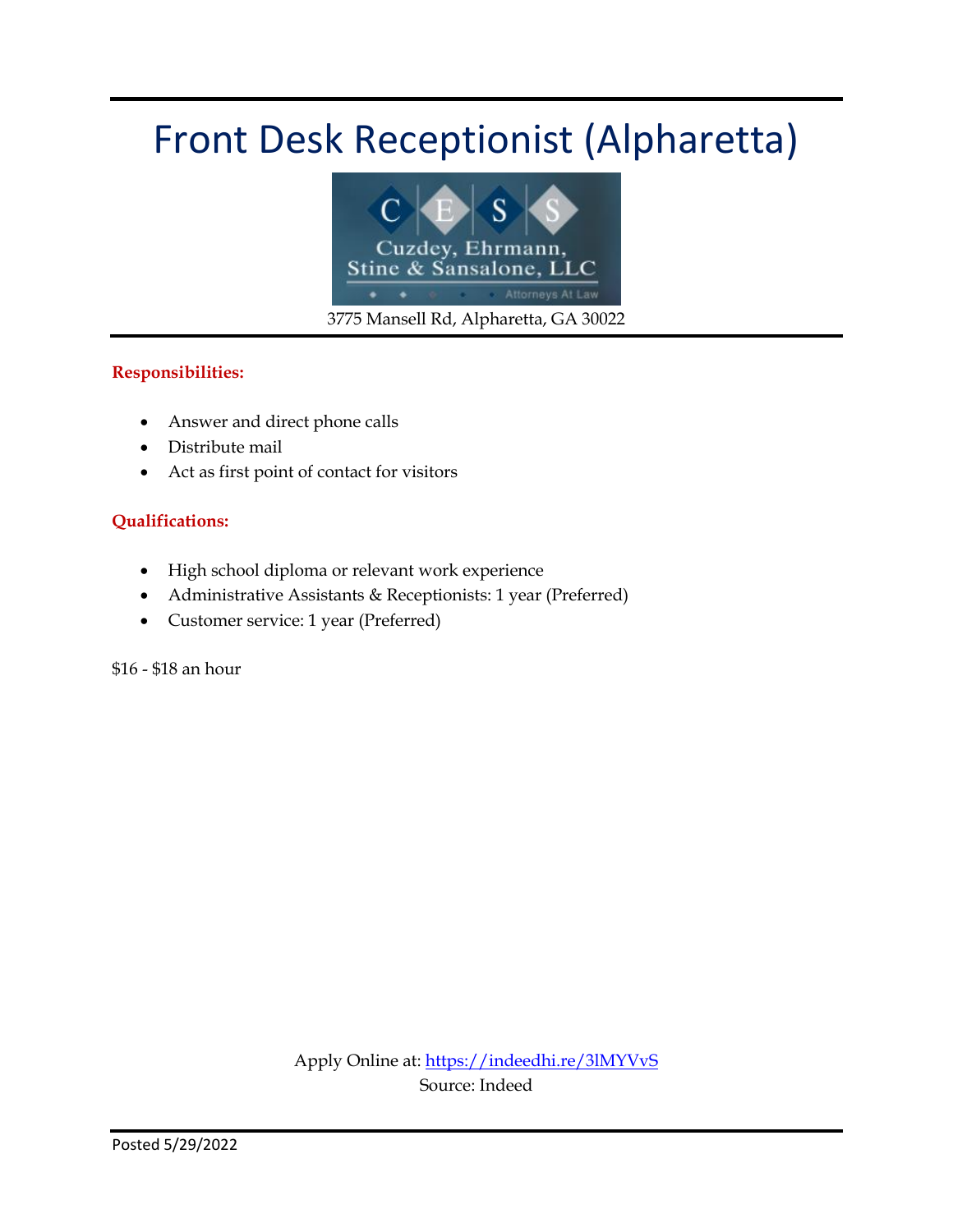### Human Resources Assistant (Alpharetta)



2580 Westside Pkwy, Alpharetta, GA 30004

### **Responsibilities:**

- Reinforce CSI's policies and rules.
- Update company forms for style consistency and compliance.
- Assist in employee relations investigations and follow-up coaching as needed.
- Enter new hires and personnel changes into ADP as well as performing time keeping corrections

and attendance tracking.

 Assist in recruitment process, including applicant record tracking, phone screenings, candidate

mining, and researching alternative candidate sources.

- Assist with verifications of employment (VOE) requests
- Assist with creating and disseminating offer/promotion letters to employees
- Distribute and assist new hires with onboarding paperwork (E-Verify, DocuSign, etc.)
- Facilitate benefits administration through web portals.
- Draft policies, procedures, memos, correspondence, training manuals and handbooks.
- Manage records for job description library.
- Coordinate training and safety programs.
- File maintenance, reporting, and other administrative duties.

### **Qualifications:**

- Bachelor's degree in business administration, management, or related field of studies
- Two years of HR administration experience preferred.
- **Basic knowledge of basic Labor Regulations, HIPAA compliance requirements, Wage**  $\&$ Hour law.
- Basic knowledge of HRIS and Payroll systems ADP Workforce Now and UKG is a plus.

Apply Online at:<https://bit.ly/38SN0tr> Source: Employer Website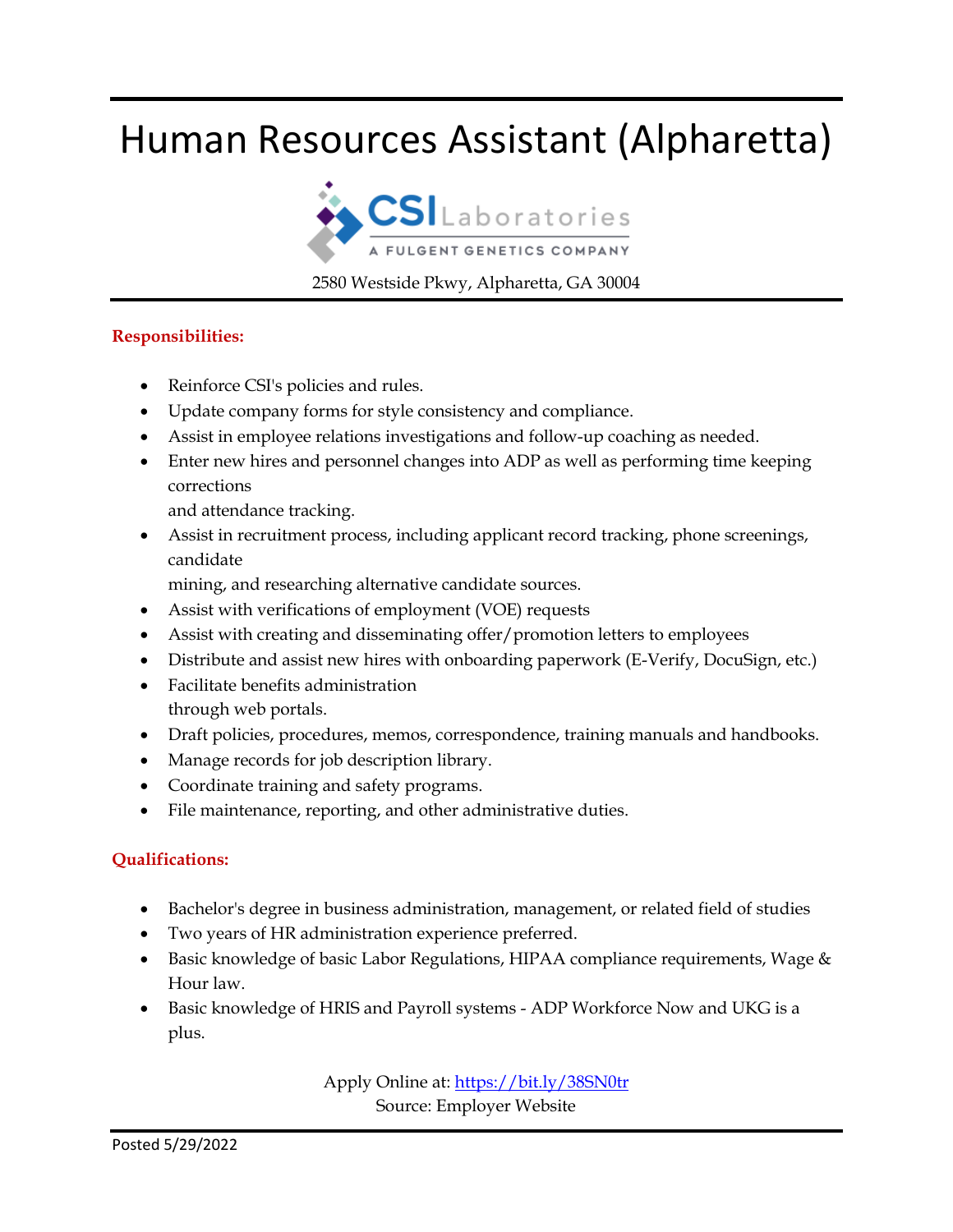## Receptionist (Roswell)



Brookdale Chambrel Roswell 1000 Applewood Dr, Roswell, GA 30076

Receptionists greet all visitors entering the community, answer questions, ensure visitors sign guest sheets, and answer/direct phone calls to the proper residents and staff. Our Receptionists sort, deliver and collect incoming/outgoing community and resident mail, and may be asked to do basic office/clerical functions, and maintain visitor logs. You may also respond to resident emergencies by calling appropriate internal and external parties based on community protocol.

### **Qualifications:**

Fully vaccinated against COVID-19

Apply Online at:<https://bit.ly/3GknF8b> Source: Employer Website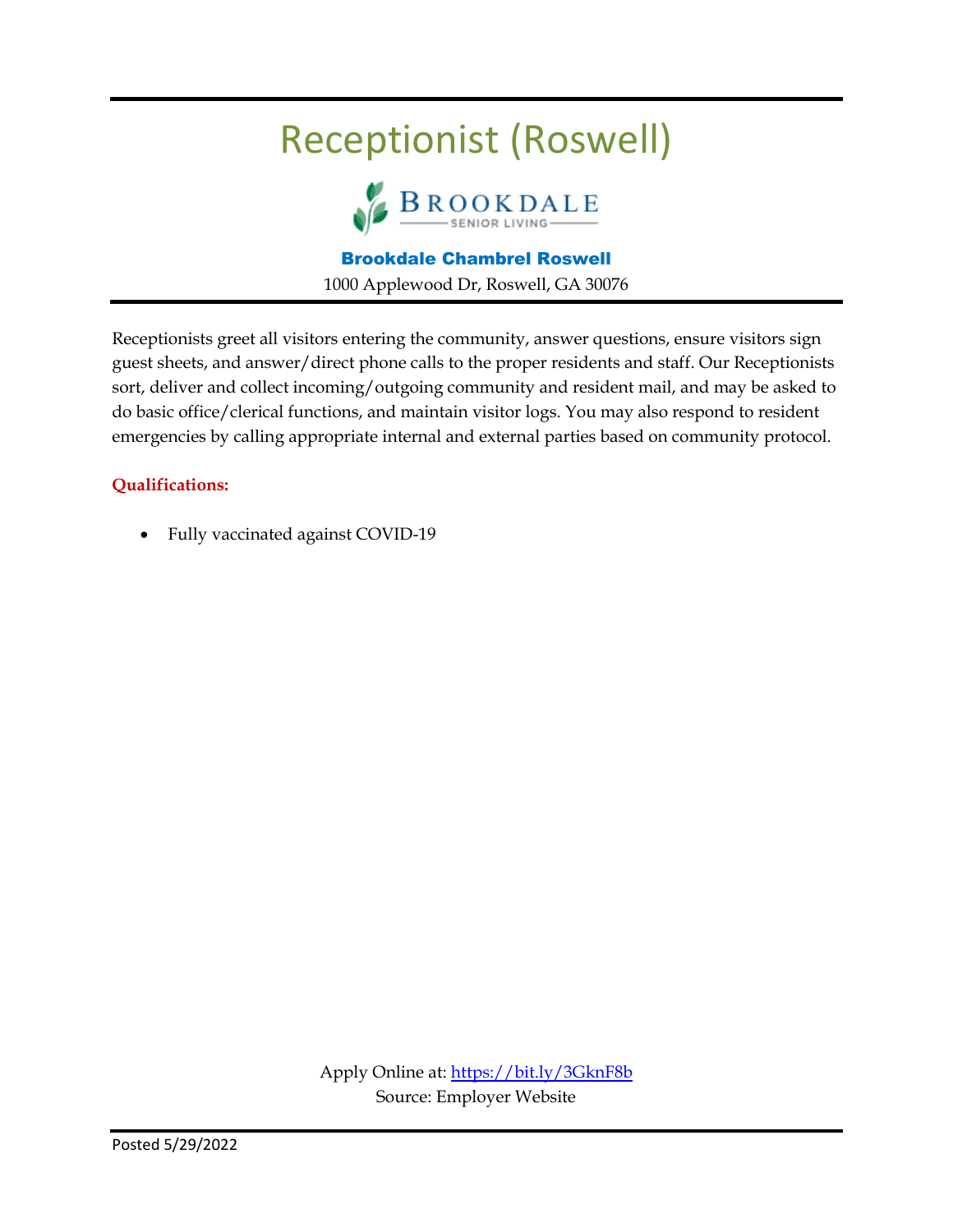## PT Office Assistant / Social Media Assistant (Alpharetta)



THE GOLDBAR is a small online fashion retail business. The Assistant will be responsible for planning, creating and distributing engaging content on our social media channels using a variety of platforms including Instagram, TikTok and Facebook.

- Assisting with creative concepts and strategies to be implemented across all social media platforms.
- Shooting & editing content for social media posts
- Social Media Engagement across all platforms
- Packaging and shipping

### **Qualifications:**

- Highly proficient with all social media platforms
- Interest in vlogging

\$15 - \$16 an hour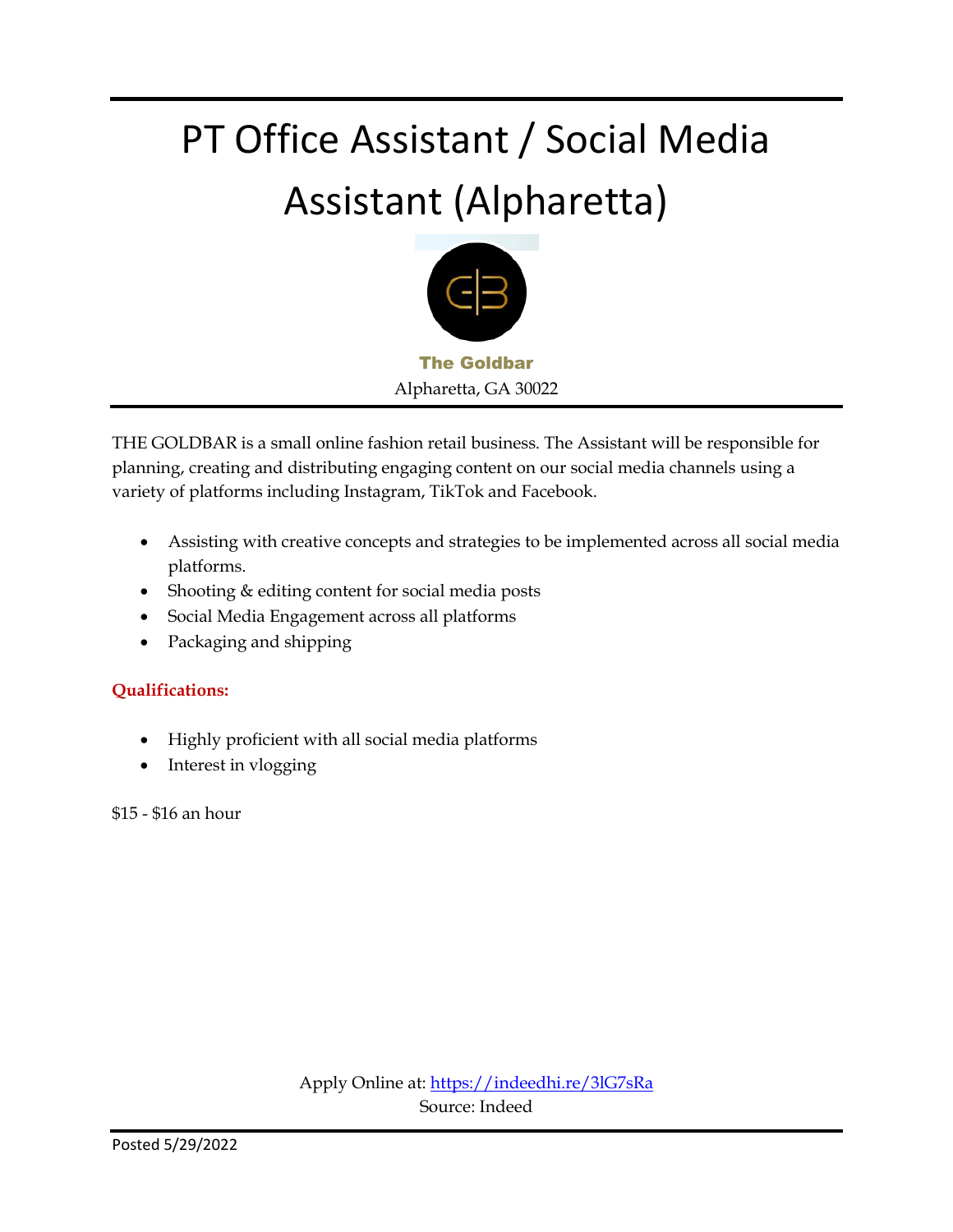## Administrative Assistant / Reception



10000 Avalon Blvd #600, Alpharetta, GA 30009

### **Responsibilities:**

- Greeting visitors coming into the office and alerting necessary team members.
- Answering or referring inquiries
- Answering phone calls in a timely manner, then connecting callers to the appropriate team member
- Identifying potential new clients and routing those calls to the appropriate intake specialist
- Managing conference rooms/calendars to ensure an easy and smart flow for meetings and events
- Managing the inventory and ordering of snacks/supplies/ beverages/ food as needed
- Monitoring the common areas and conference rooms
- Receiving and distributing letters, packages, mail, etc.
- Preparing outgoing mail and shipments by drafting correspondence, packaging parcels, etc.
- Monitoring office supplies and placing orders when necessary
- Keeping updated records and files
- Keeping the office clean and organized
- Monitor office expenses and costs

### **Qualifications:**

- Minimum 2 years of experience in a similar role
- Proficient technology skills including Microsoft Office

Apply Online at:<https://bit.ly/3yZxzKS> Source: Employer Website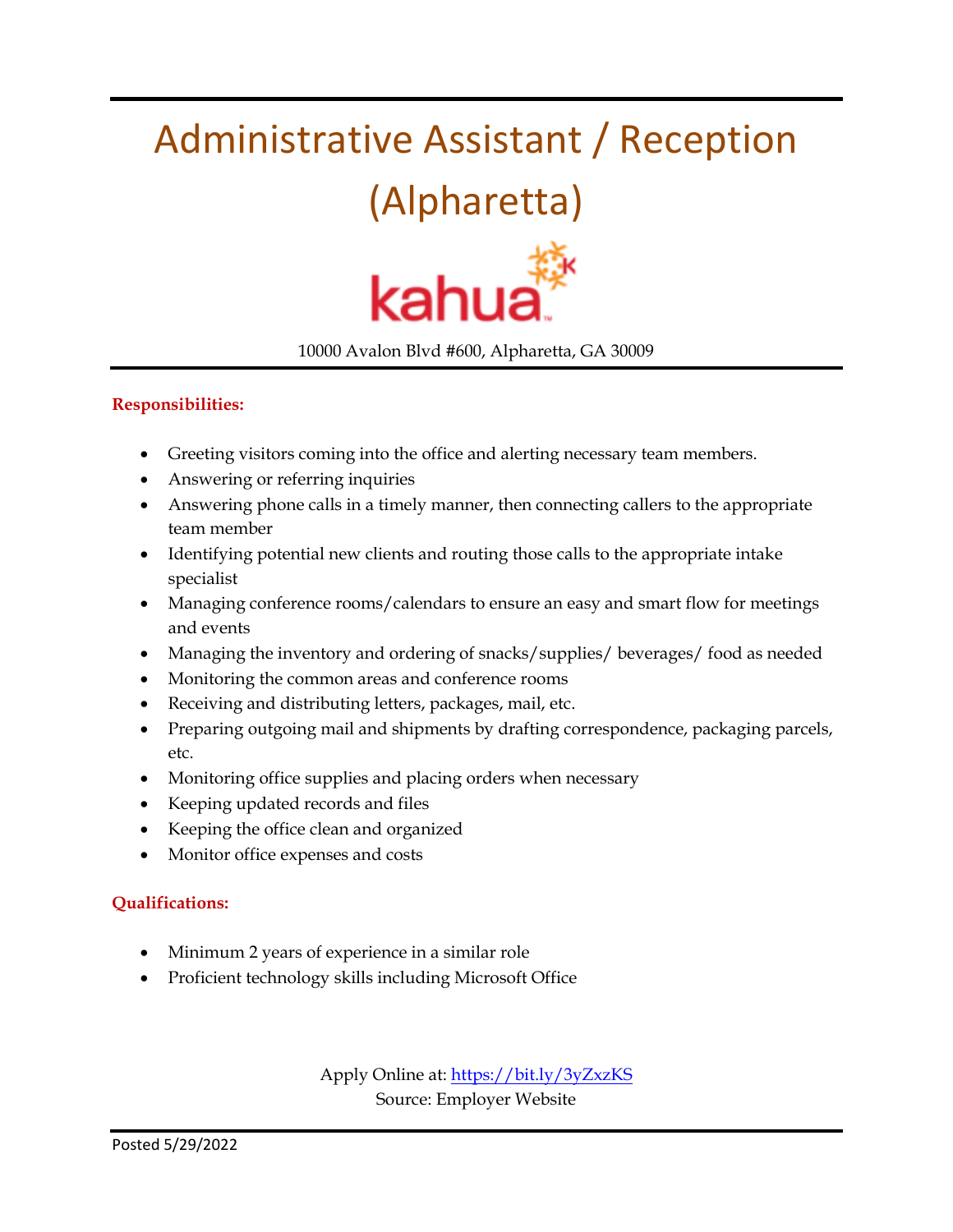### Call Center Representative (Dunwoody)



Currently looking for a Call Center Representative that can answer calls in our call center for three busy OBGYN Physicians and two locations. This candidate must be able to answer a high call volume with accuracy and efficiency. This candidate will be calling patients from our patient pop portal to schedule appointments as well as verify benefits.

### **Qualifications:**

Customer Service: 1 year (Preferred)

\$15 - \$18 an hour

Apply Online at:<https://indeedhi.re/3m150VL> Source: Indeed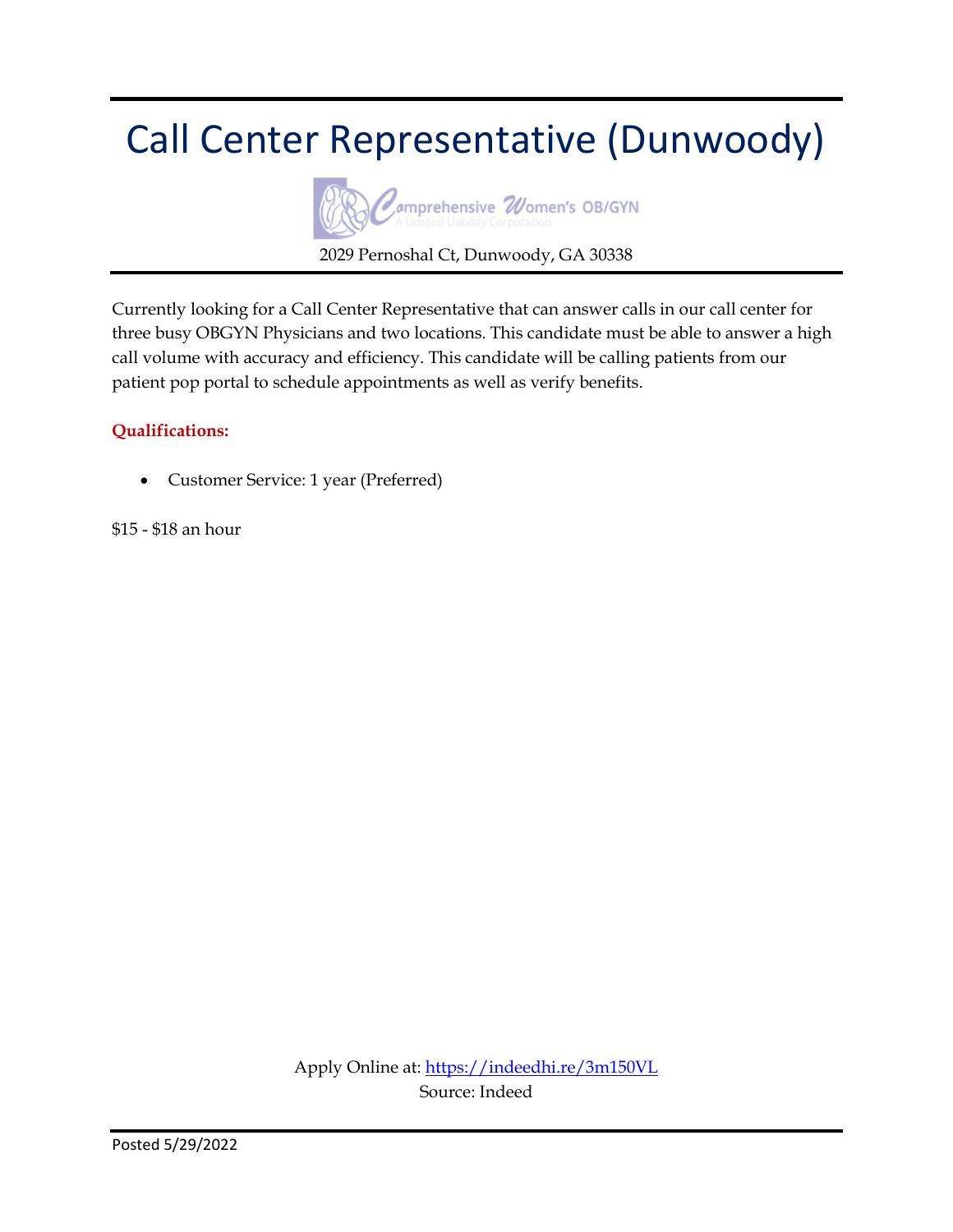## Front Desk Receptionist / Concierge – Temp (Sandy Springs)



Somerby Sandy Springs

25 Glenlake Pkwy NE, Sandy Springs, GA 30328

Greet and assist Residents and visitors in a polished, professional, discrete manner. Manage the front desk sign-in and out process for visitors and vendors. Handle and direct incoming phone calls. Inform Residents or staff of the arrival of guests, packages, and flowers. Accommodate Residents' requests for assistance - referring to other staff as necessary.

[No qualifications specified in ad.]

Apply Online at:<https://bit.ly/3wQWYn8> Source: Employer Website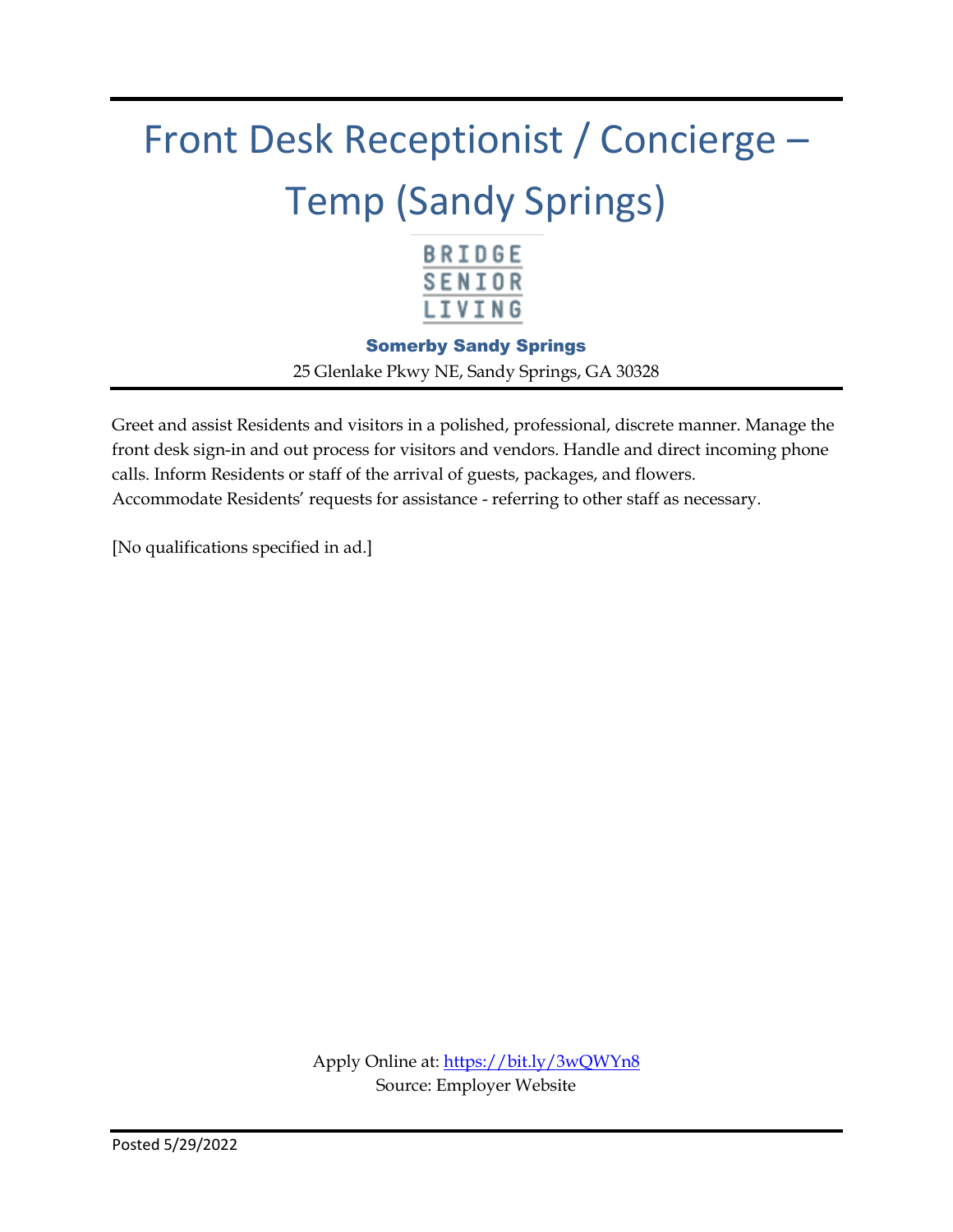## Health Information Specialist I (Alpharetta / Remote)

A DATAVANT Company 925 North Point Pkwy, Alpharetta, GA 30005

### **Responsibilities:**

- Receive and process requests for patient health information in accordance with Company and Facility policies and procedures.
- Maintain confidentiality and security with all privileged information.
- Maintain working knowledge of Company and facility software.
- Assist with additional work duties or responsibilities as evident or required.
- Consistent application of medical privacy regulations to guard against unauthorized disclosure.
- Prepares new patient charts, gathering documents and information from paper sources and/or electronic health record.
- Creates digital images of paperwork to be stored in the electronic medical record.
- Responds to requests for patient records, both within the facility and by external sources, retrieving them and transmitting them appropriately.
- Answering of inbound/outbound calls.

### **Qualifications:**

- High School Diploma or GED.
- Basic computer proficiency.
- Strong data entry skills.
- Fully vaccinated against COVID-19. Preferred:
- Experience in a healthcare environment.
- Previous production/metric-based work experience.
- In-person customer service experience.

Apply Online at:<https://bit.ly/3lFMguz> Source: Employer Website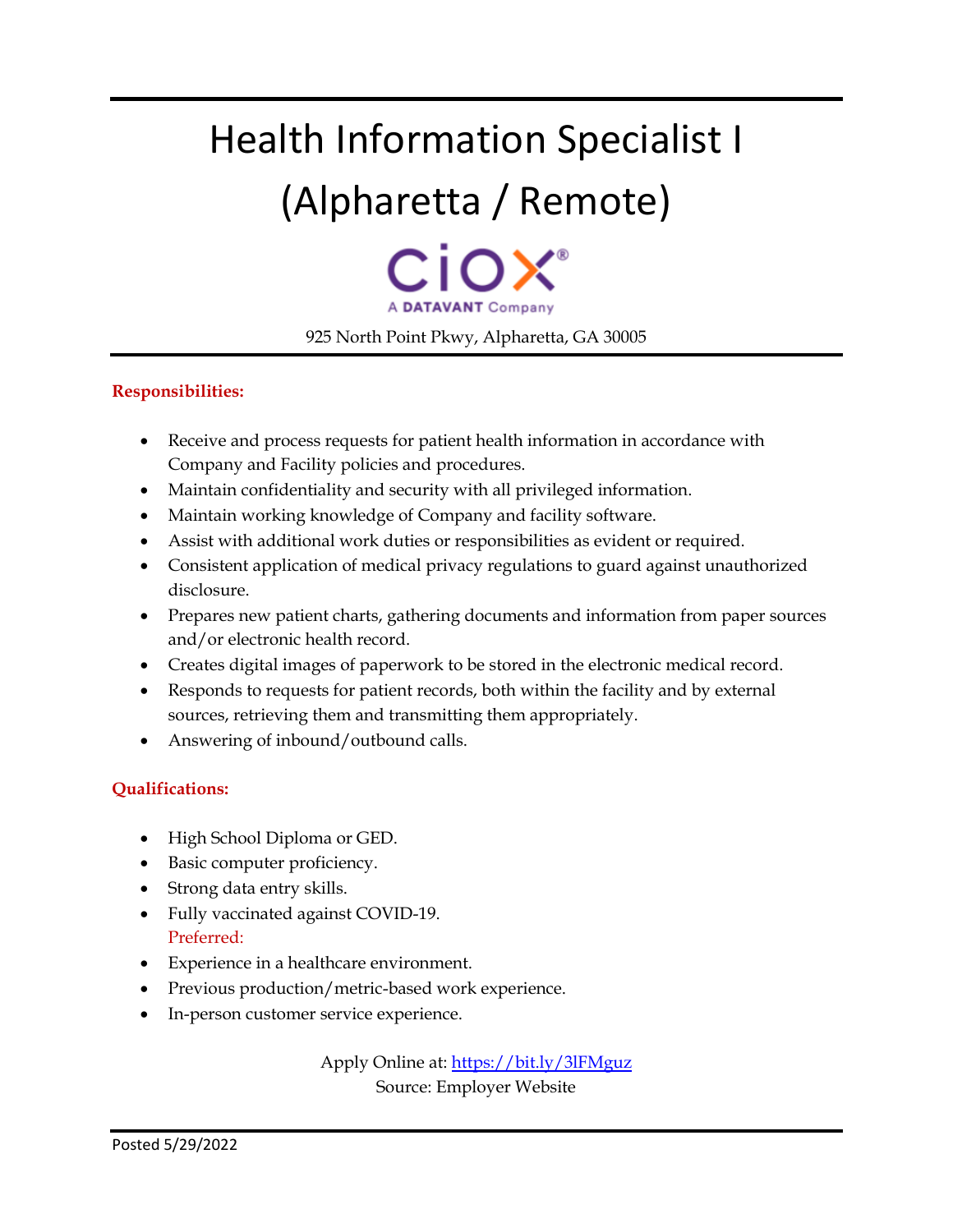## Clerk I – Contract (Buckhead)



3350 Peachtree Rd, Atlanta, GA 30326

#### **Responsibilities:**

- Makes and receives phone calls to exchange information to accomplish tasks.
- Routinely files work, reports, etc. in case files and designated areas.
- Sorts, labels, alphabetizes documents/files, etc. for others to execute work effort.
- Extracts, sorts, preps, batches and routes documents within the company as needed.
- Operates camera/scanner and retrieves previously scanned information as needed.
- Copies incoming and outgoing correspondence.

### **Qualifications:**

- Requires a High School diploma or GED; up to 1 year of related work experience; or any combination of education and experience, which would provide an equivalent background.
- Proficiency with Microsoft Office products & general working knowledge of standard computer programs (i.e., email, teams, etc.).

Monday – Friday; 9am - 5pm EST (flexible on start and end times; as early as 7am)

Contract (6 months 20 days)

Apply Online at:<https://bit.ly/3lG9G39> Source: Employer Website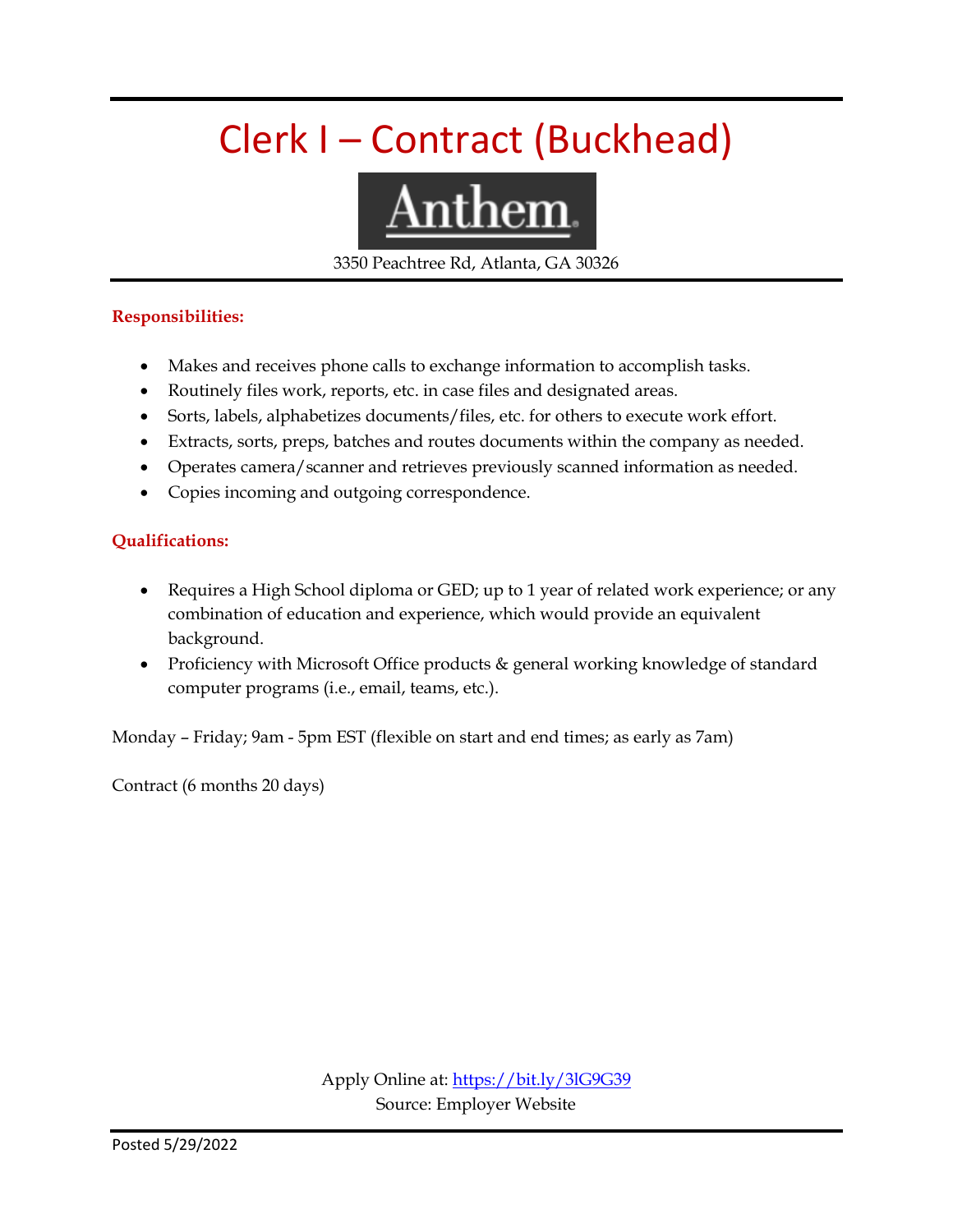## Office Assistant PT (Roswell)



1460 Woodstock Rd, Roswell, GA 30075

### **Responsibilities:**

- Organize office and assist associates in ways that optimize procedures
- Sort and distribute communications in a timely manner
- Create and update records ensuring accuracy and validity of information
- Schedule Client appointments
- Call Prospective Clients and Past Clients
- Monitor level of supplies and handle shortages
- Resolve office-related malfunctions and respond to requests or issues
- Coordinate with other departments to ensure compliance with established policies
- Maintain trusting relationships with suppliers, customers and colleagues
- Computer Data Entry
- Assist with Marketing Programs
- Perform receptionist duties when needed

### **Qualifications:**

- Proven experience as a back-office assistant, office assistant, or in another relevant administrative role
- Proficiency in MS Office

Apply Online at:<https://indeedhi.re/3z6lvaq> Source: Indeed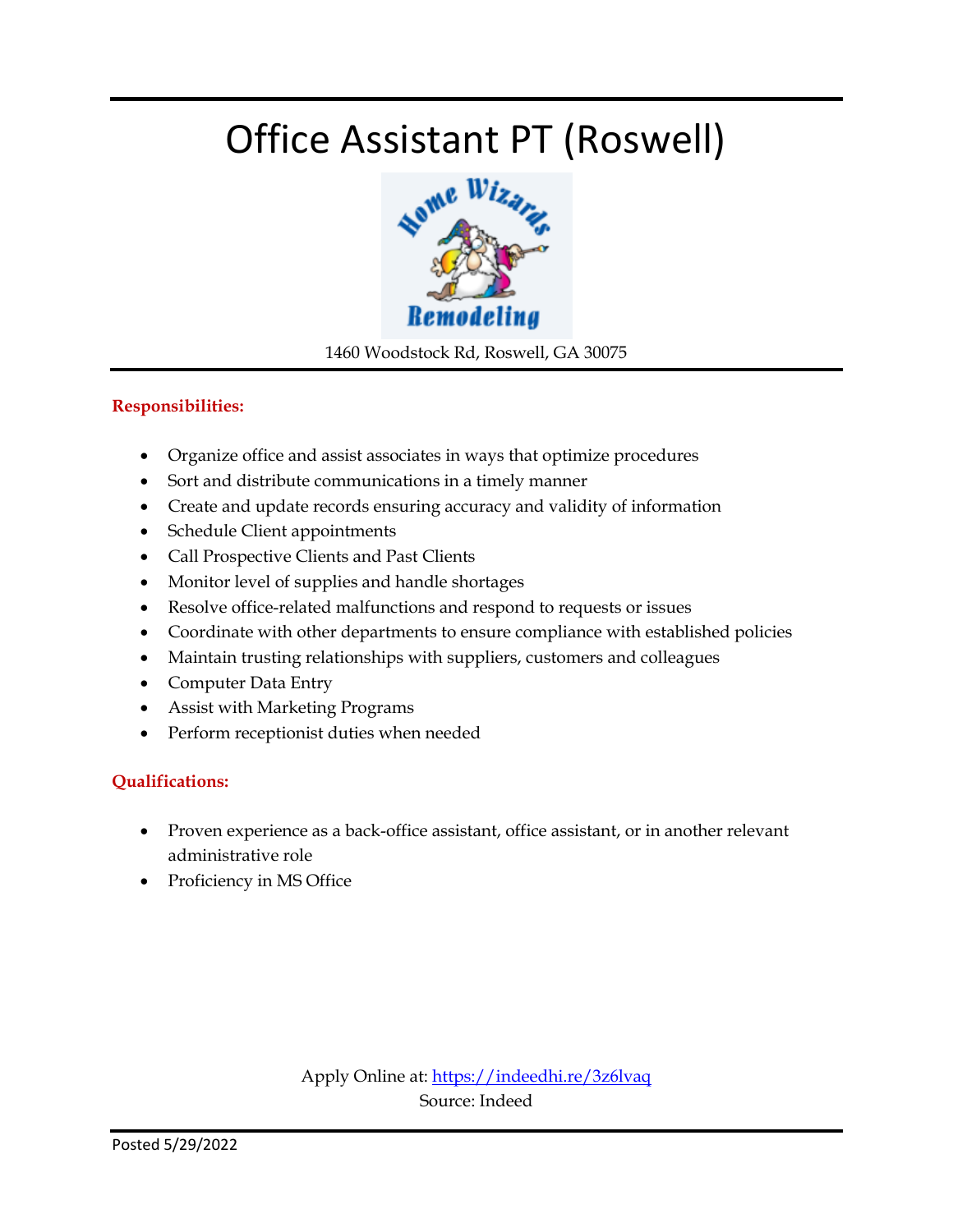## Lifestyle Coordinator (Alpharetta) **REYSTAR™**

The Global Leader in Rental Housing

Everleigh Halcyon Village

6550 Halcyon Way, Alpharetta, GA 30005

### **Responsibilities:**

- Greets prospects and residents as they enter the office/leasing area. Assists with tours as needed
- Answers phone calls, routes all calls to the appropriate team member for assistance, and assists with completed service request call backs as necessary.
- Maintains the guest suite schedule to ensure proper payment and cleanliness upon guest arrival and manages and monitors the loading dock and/or elevator schedule for moveins and move-outs.
- Manages all package deliveries by documenting arrival information and notifying residents of all package deliveries within 24 hours.
- Ensures all amenities are in tour condition and prepared for resident use.
- Offers recommendations to residents on a variety of services or needs and keeps up to date on events within the community.
- Monitors and responds to Lifestyle E-mail Account and works with Lifestyle Team to ensure messages are responded to in a timely fashion and to create marketing and awareness of events, programs, services, and initiatives.
- Creates and produces the monthly calendar, newsletter, and flyers with activities and events. Monitors and submits items for Resident Portal postings.

### **Qualifications:**

- Property management: 1 year (Preferred)
- Event planning: 1 year (Preferred)

Apply Online at:<https://indeedhi.re/3GgWviy> Source: Indeed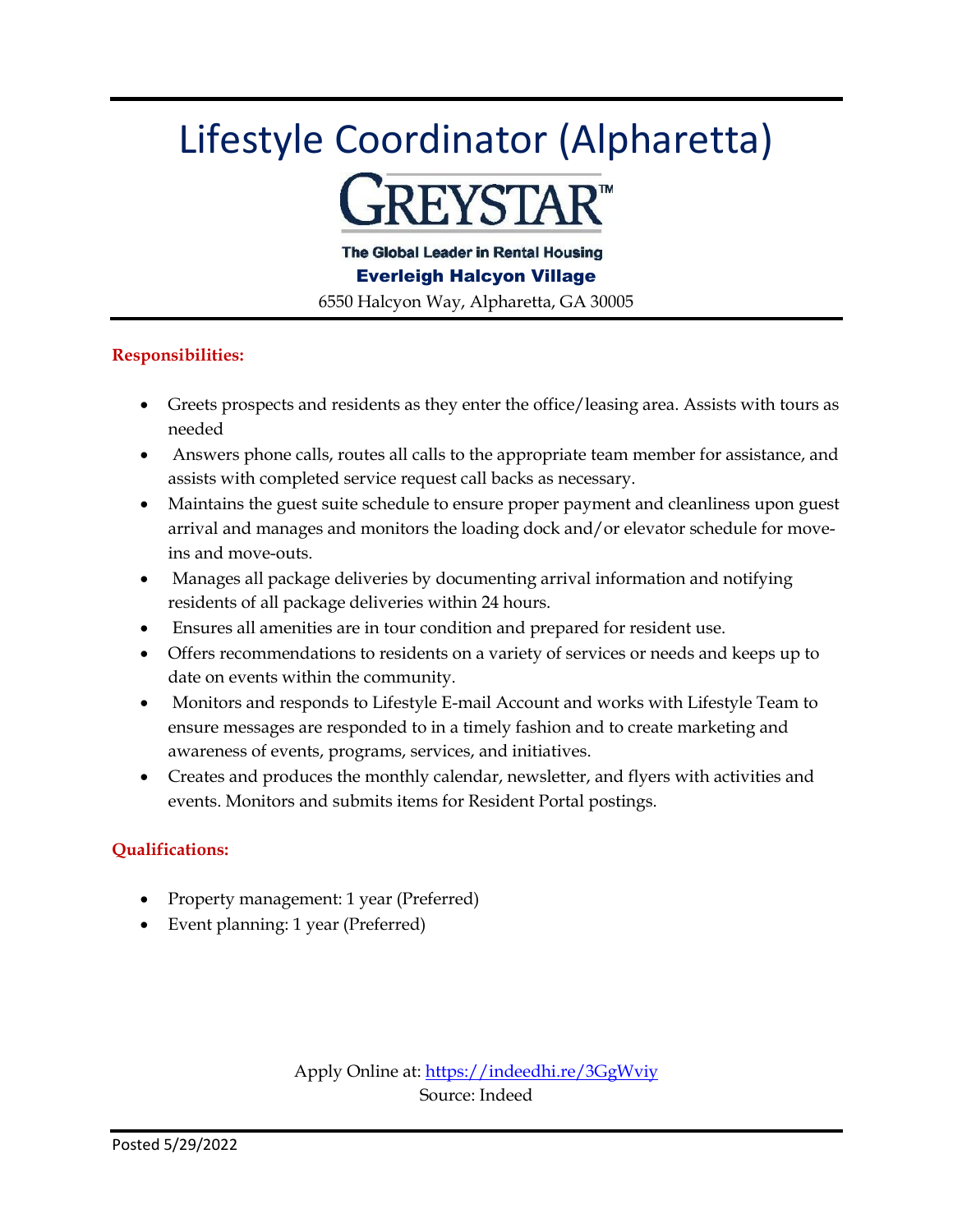## Assistant Toddler Teacher (Roswell)



89 Grove Way, Roswell, GA. 30075

We are seeking an Enthusiastic Assistant Toddler Teacher to help implementing a pre-planned curriculum for our toddler and preschool children's program while creating a safe space for the children by actively engaging and using positive communication during daily activities to promote learning through play and reinforce positive behavior.

### **Qualifications:**

Minimum of one year working in a licensed child care center with children, ages 1-5 & High School Degree

B.S. degree in early childhood education or related field required with state certifications highly preferred

Monday through Friday | 9:15am – 6:00pm

Up to \$15 per hour

Email your resume to [Teach@CDAkids.org](mailto:Teach@CDAkids.org)

Source: Referral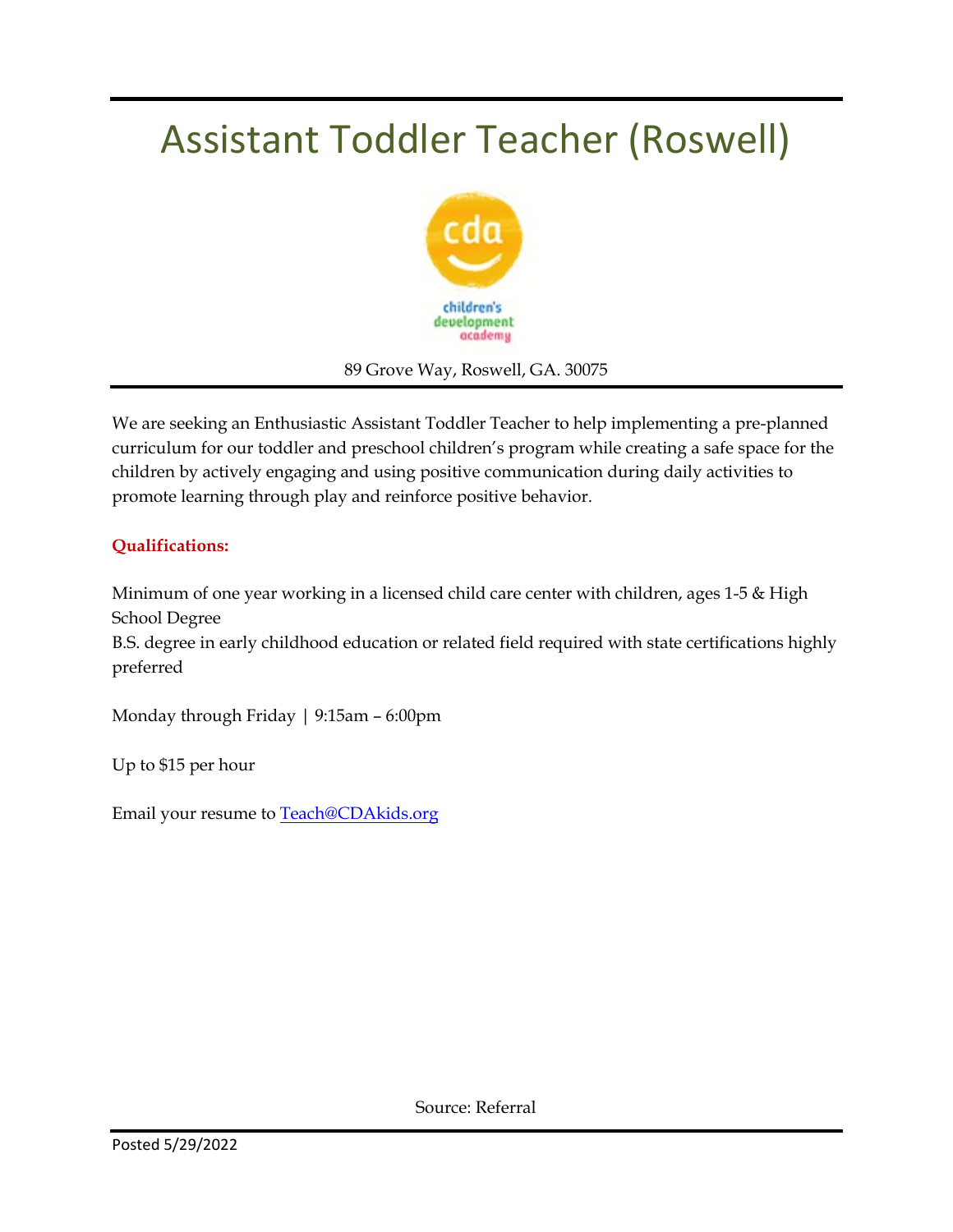## Human Resources Generalist (Sandy Springs) **Apollo**MD 5665 New Northside Dr, Sandy Springs, GA 30328

This position reports directly to the Director of Human Resources. This position is responsible for the execution of day-to-day HR processes, compliance, employee engagement, leave administration, talent management, as well as enforcing company policies and practices.

- Reviews, tracks, and documents compliance with mandatory and non-mandatory training, continuing education, and work assessments.
- Contributes to the recruitment and hiring of qualified job applicants for open corporate positions; collaborates with departmental managers to understand skills and competencies required for openings.

Implements employee recognition programs.

- Manages leave administration including requests and approvals of FMLA and ADA accommodations.
- Assist in disciplinary matters, disputes, and investigations.
- Oversee performance management and annual performance reviews.
- Develop employee engagement activities aimed to increase recognition and morale.
- Handles employment-related inquiries and/or sensitive matters with the appropriate staff.

### **Qualifications:**

- Two five years of work experience preferred -or-
- Bachelor's degree in Human Resources, Business Administration, or related field.

Apply Online at:<https://bit.ly/3sZmUvQ> Source: Employer Website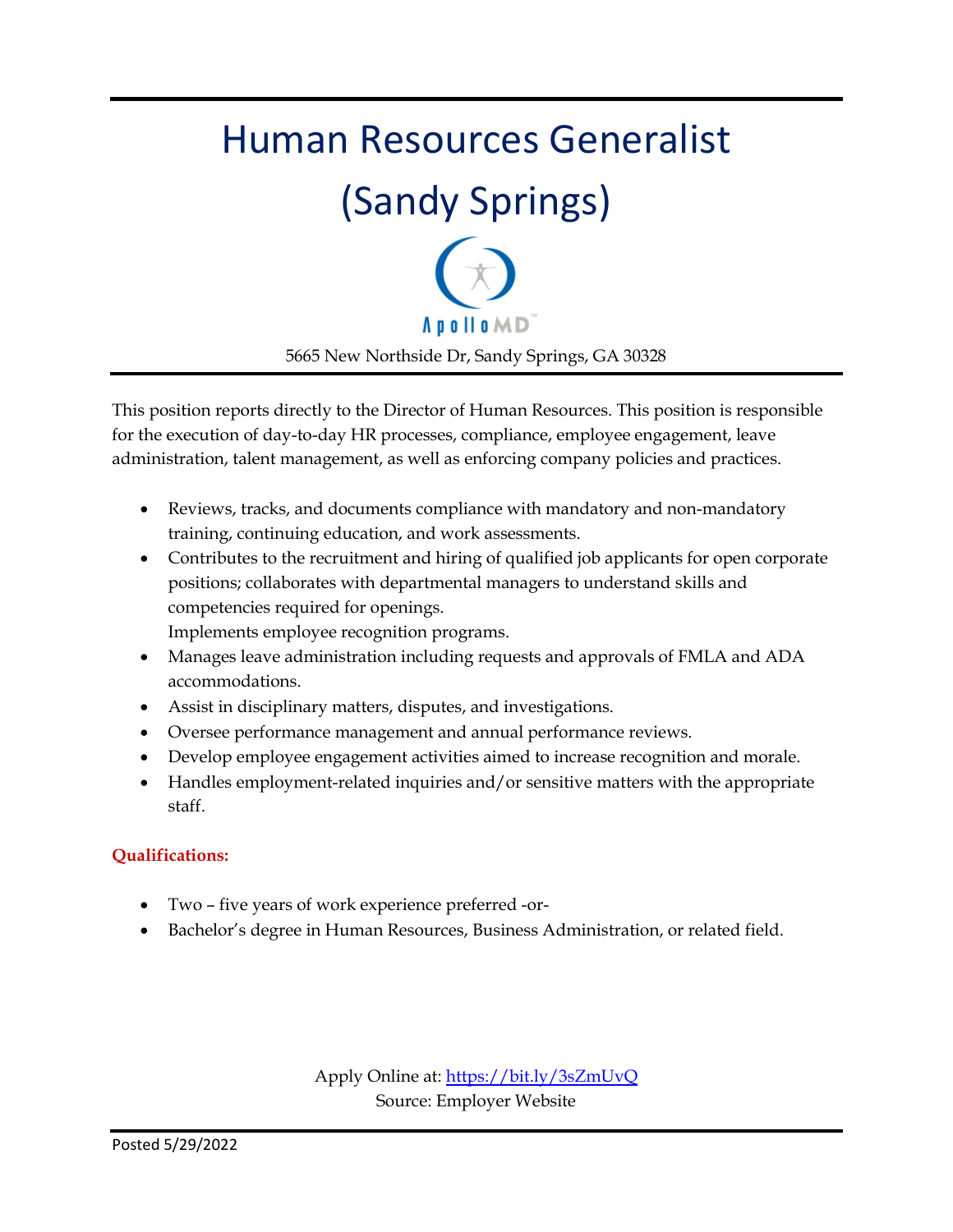## HR Generalist PT (Sandy Springs)



5665 New Northside Dr UNIT 540, Atlanta, GA 30328

#### **Responsibilities:**

- Talent acquisition / recruitment
- Develop and maintain job descriptions
- Conduct employee onboarding and schedule / coordinate trainings
- Assist in development and implementation of company policies / updates to Employee Handbook
- Support quarterly / annual performance evaluation and performance management processes
- Gather and analyze data producing useful HR metrics (e.g. turnover rates, time to hire, etc.)
- Maintain employee files
- Respond to requests for information including employment verification and unemployment claim filings
- Assist in administration of benefits programs and annual open enrollment process
- Ensure compliance with all labor laws
- Administer employee recognition programs

### **Qualifications:**

- Proven experience as an HR Generalist
- Minimum 2 years' experience in a relevant HR position
- Experience using major job sites and social media to attract a diverse pool of candidates

\$16 - \$21 an hour

Apply Online at:<https://indeedhi.re/3GoW71f> Source: Indeed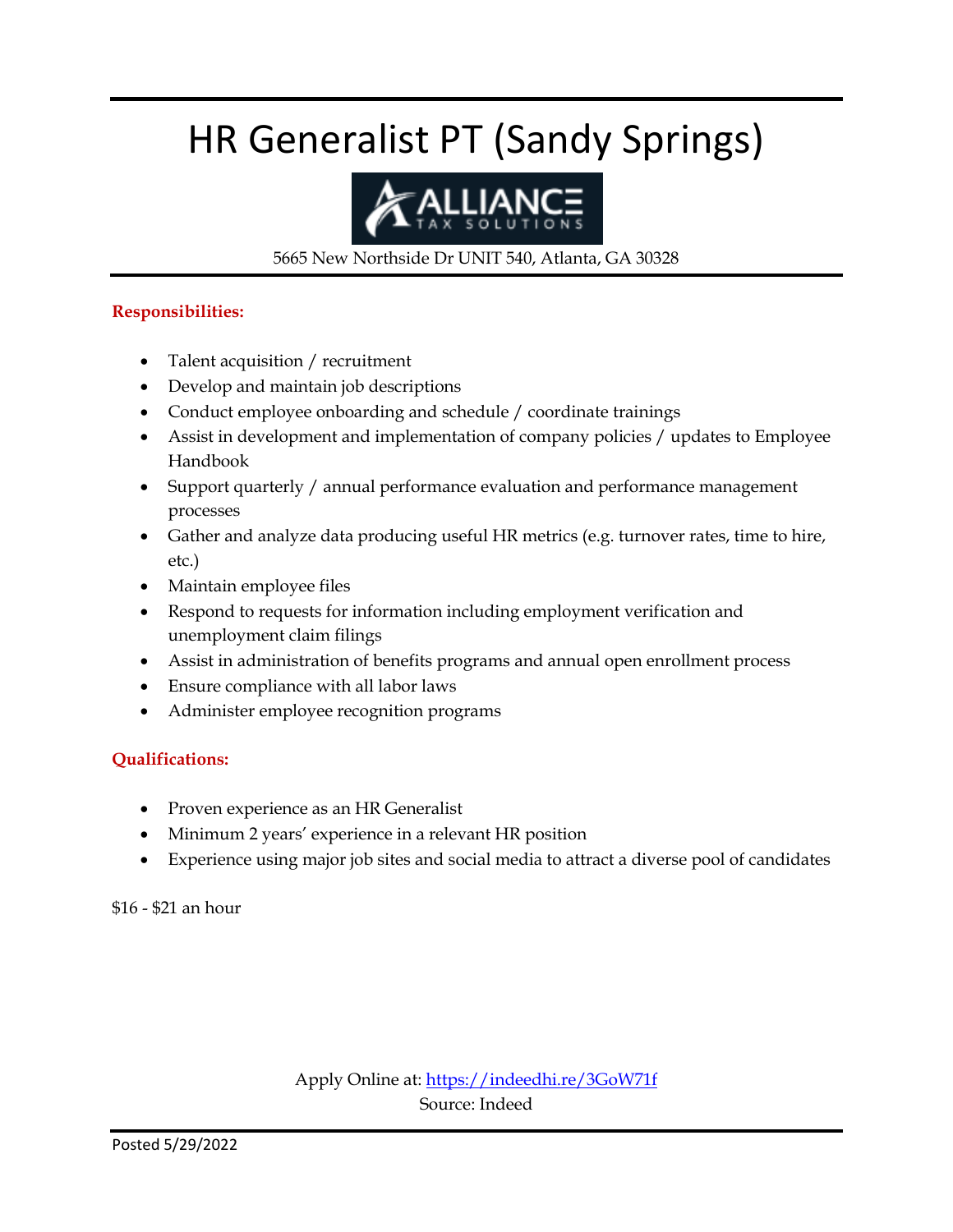## Office Supervisor (Alpharetta)

## **HAVERTYS**

6731 North Point Pkwy, Alpharetta, GA 30022

### **Responsibilities:**

- Supervises and performs all functions in the Guest Services Office
- Assist with duties required of the Office Coordinator as needed (see job description)
- Communicates and trains any changes to company policy and procedures for the Guest Service Office
- Ensures the Guest Service Office is staffed sufficiently at all times
- Answers incoming calls, distributes calls/messages and manages store's voicemail
- Handles customer complaints, initiates and follows up on existing customer service tickets
- Completes opening/closing procedure checklists daily
- Maintains office supplies and office machines
- Performs regular audits of the store operations as stated in the Quarterly Audit Checklist
- May assist manager with inventory
- May process AP functions: merchandise and expense invoices, RTVs, purchase orders, special orders, etc.
- May make or ensure bank deposits are made daily by management
- May create and process employee sales
- May also do HR/Payroll

### **Qualifications:**

- High school diploma or general education degree (GED); or one to three years related experience and/or training; or equivalent combination of education and experience.
- One year experience in an office environment preferred
- One year experience in a customer service role
- Microsoft Word, Excel and O365 experience preferred

Apply Online at:<https://bit.ly/3NE2ksC> Source: Employer Website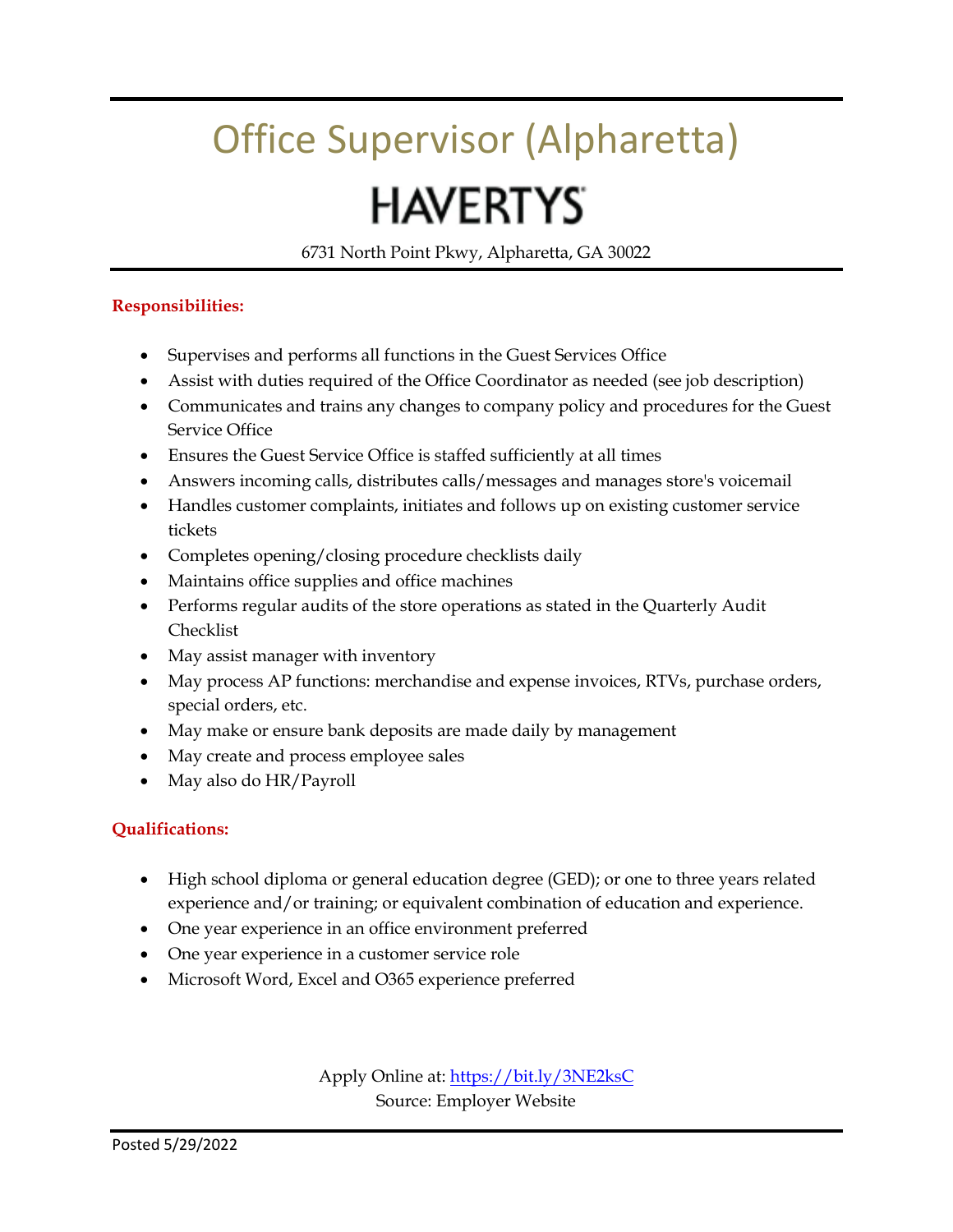## Fitness Receptionist PT (Sandy Springs)



Cherokee Town & Country Club

665 Hightower Trail, Atlanta, GA 30350

#### **Qualifications:**

- 2 years experience as an Administrative Assistant or similar position
- Proficiency in Microsoft Office
- Experience in hospitality is a plus!

\$15 an hour

Apply Online at:<https://bit.ly/3lJCBmK> Source: Employer Website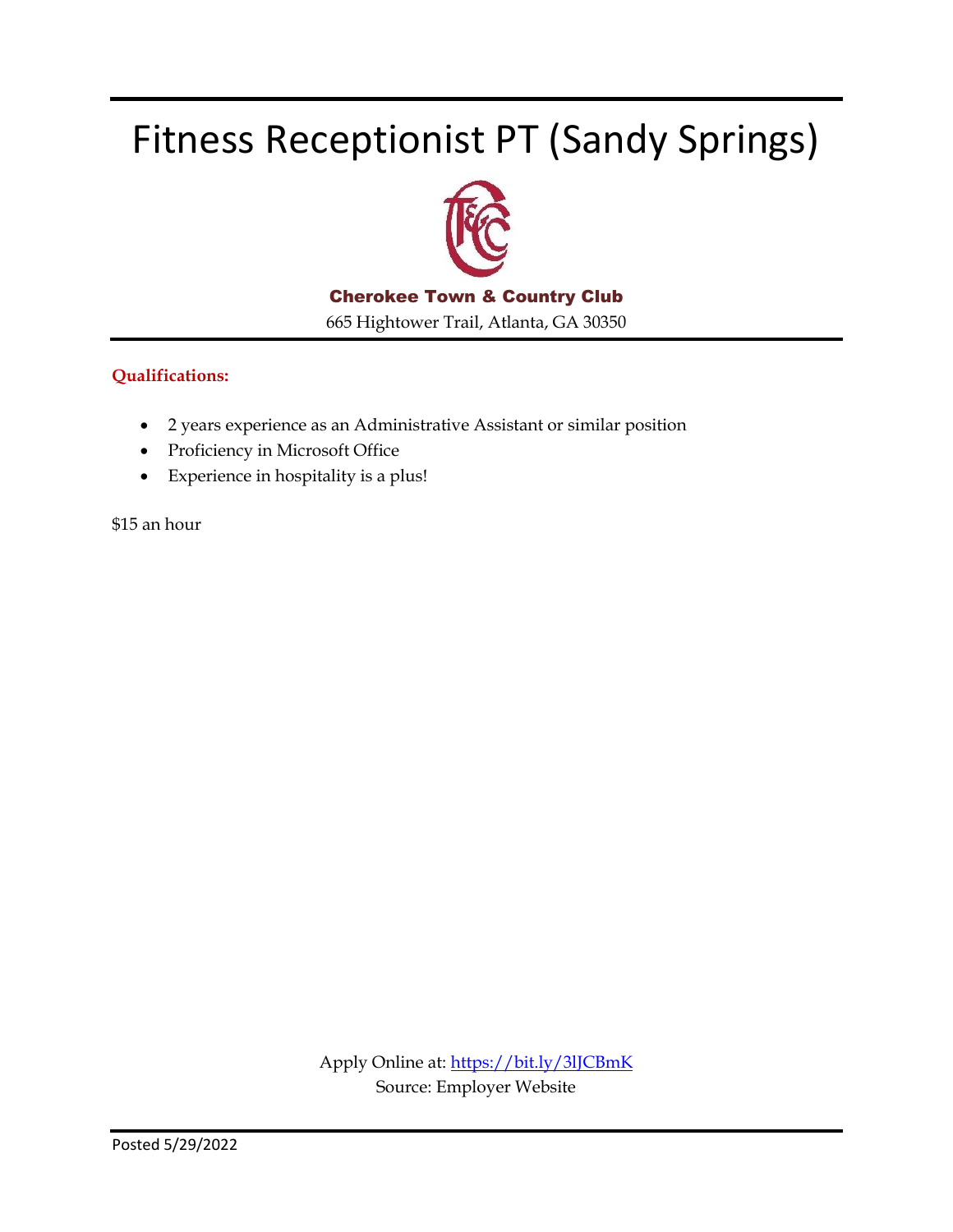### Front Office Assistant (Sandy Springs) **NORTHSIDE HOSPITAL**

1000 Johnson Ferry Rd NE, Atlanta, GA 30342

### **Responsibilities:**

- Serves as initial patient contact, initiates patient record and account. Greets patients and families in a welcoming and caring manner, courteously assists callers with information and directions.
- Answers phones (operator, appointment, back office lines, etc.) in compliance with service goals.
- Accurately schedules all categories of appointments new, return/office, follow-up, pre-op, post-op, procedure, consultation, etc.

### **Qualifications:**

- 1 year clerical/secretarial experience preferably in a healthcare environment.
- Successful completion of course in Medical Terminology or commensurate experience preferred
- Proficient in the use and application of MS Office (Word, Excel and PowerPoint) preferred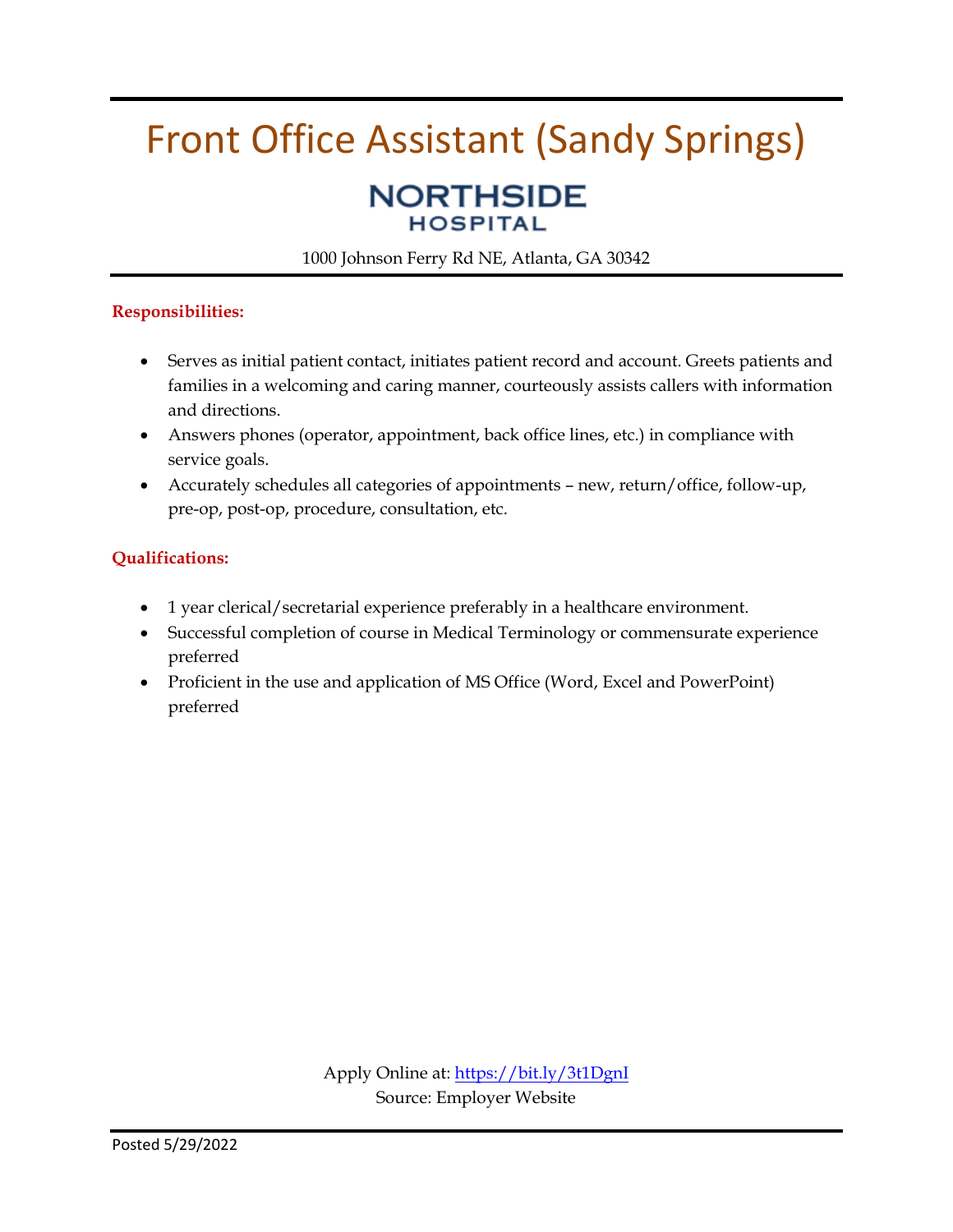## Office Administrator (Perimeter)



5 Concourse Pkwy Suite 2250, Atlanta, GA 30328

### **Responsibilities:**

- Provide a friendly greeting for corporate guests, maintain the visitor sign-in log, and ensure expected guests are seen by the appropriate corporate personnel.
- Manage the calendars and schedule requests for the social room.
- Answer and direct all incoming phone traffic in a friendly and timely manner.
- Take and deliver messages as needed.
- Keep all office supplies organized and readily available, including basic supplies (paper, folders, pens, sticky notes, etc), sanitation supplies (paper towels, soap, toilet paper, etc), shipping supplies (USPS postage, FedEx envelopes, boxes, pouches, etc).
- Order and restock supplies as needed or as requested and approved.
- Assist with Office & People Ops Functions.
- Answer phones and field questions for incoming calls.
- Assist in the scheduling, setup and coordination of on-going and occasional functions such as corporate team-building events/activities, breakfasts, luncheons, birthday celebrations, etc.
- Process E-verify for new-hires, onboarding functions and personality evaluations for candidates.

### **Qualifications:**

- High school diploma preferred
- Technological savvy and comfort in learning new computer systems and programs
- Multi-line phone systems: 1 year (Preferred)
- Administrative experience: 1 year (Preferred)

Apply Online at[: https://indeedhi.re/3PIBfqa](https://indeedhi.re/3PIBfqa) Source: Indeed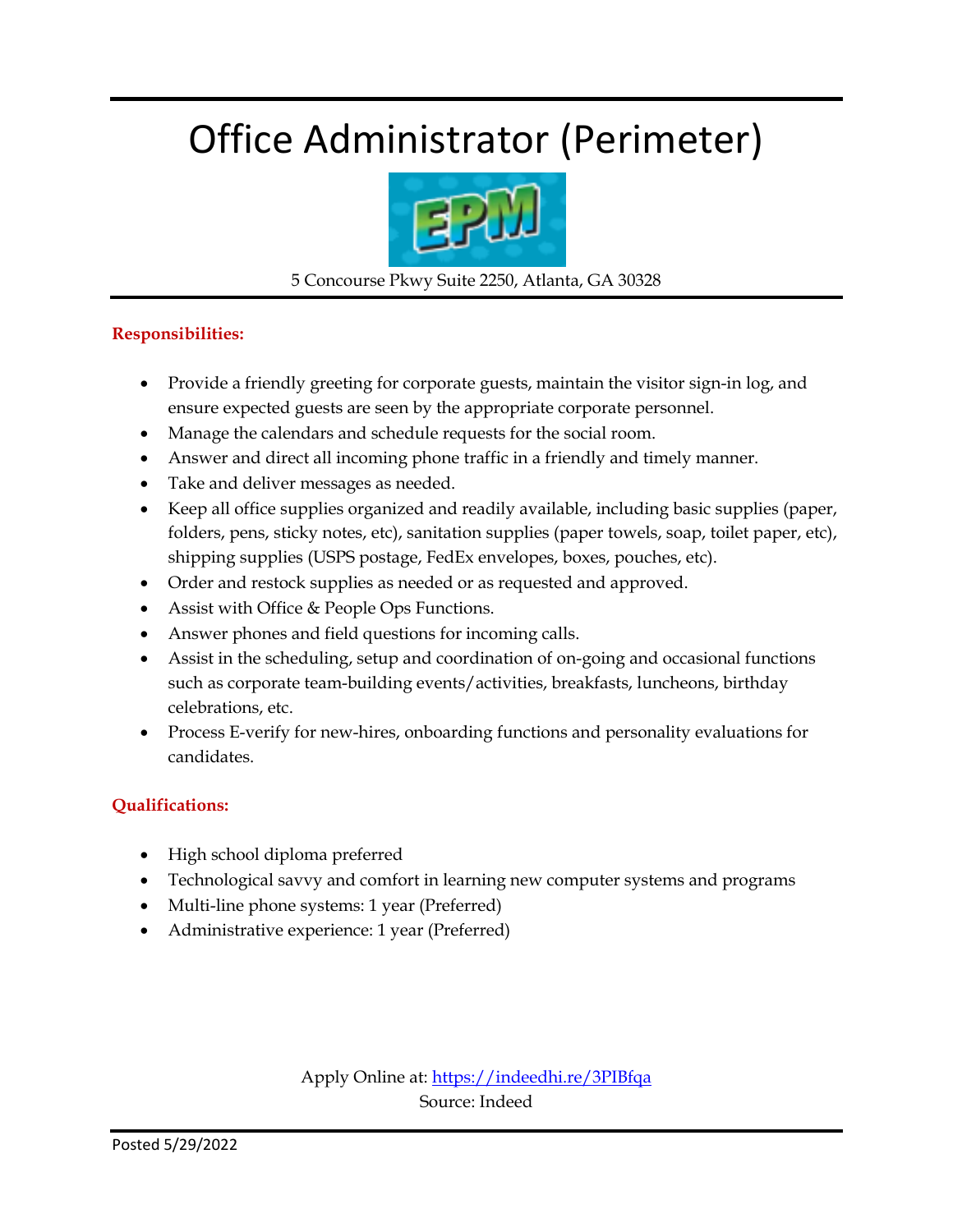## HR Coordinator (Alpharetta)



#### 2001 Westside Pkwy Ste 155 Alpharetta, GA, 30004

### **Responsibilities:**

- Respond to internal and external HR inquiries or requests and provide assistance.
- Liaise with other departments or functions (payroll, benefits, etc.).
- Maintain and update the HRIS.
- Respond to Verification of Employment requests.
- Manage the equipment recovery process for terminated employees.
- Make updates in our HRIS (salary changes, title changes, manager changes, etc.).
- Create salary change and position change letters.
- Ensuring new hires are entered in our HRIS.
- Manage the HR ticketing system.
- Assist with onboarding contractors by ensuring they complete the Security Awareness Training.
- Assist with projects.
- Assist with completion of audit requests.
- Create FedEx labels and manage shipping HR department items.
- Provide backup to the Front Desk Admin.

#### **Qualifications:**

- Bachelor's (Preferred)
- Office: 2 years (Required)
- Human resources: 1 year (Required)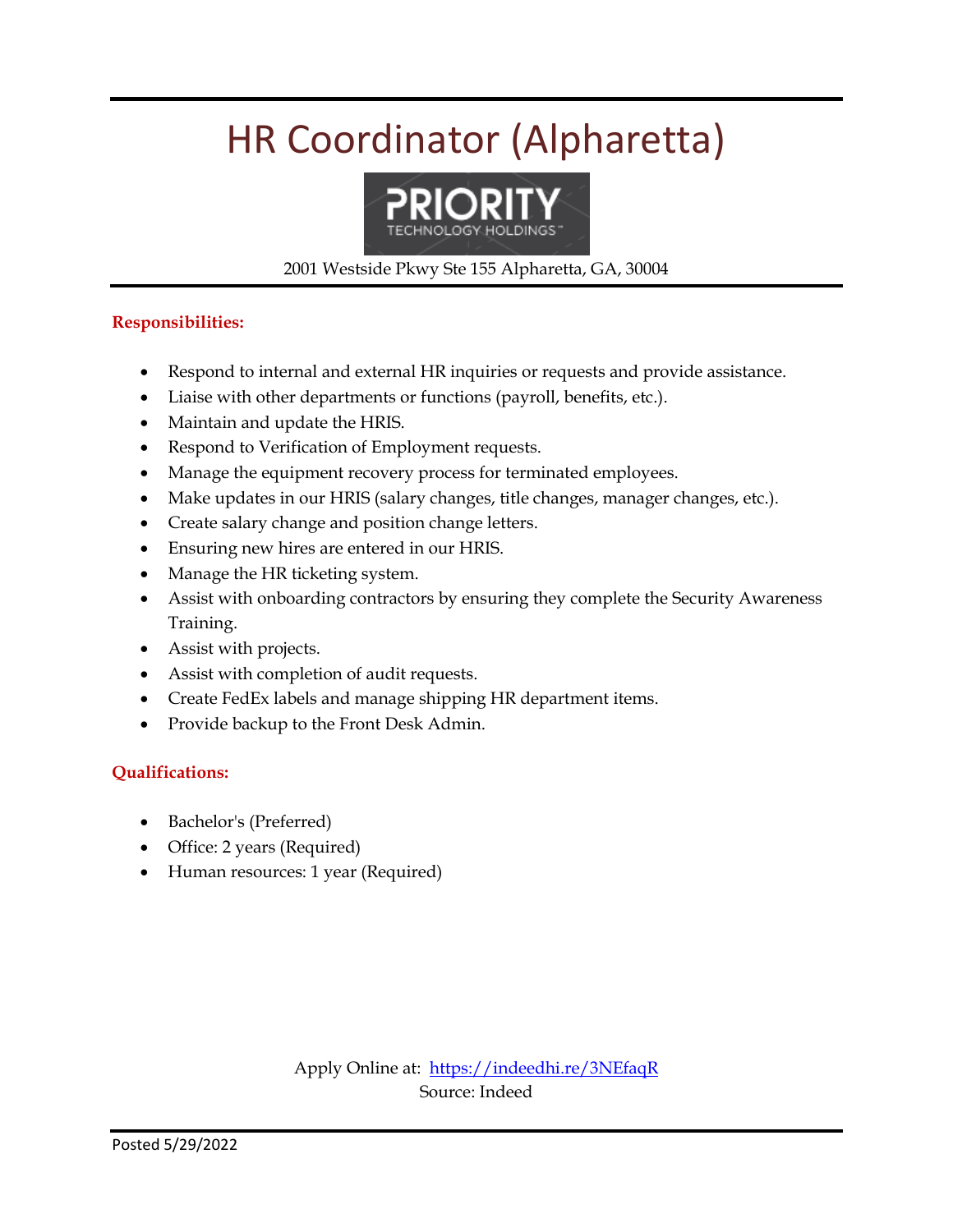### Executive Administrative Assistant

## (Buckhead)



3350 Peachtree Rd, Atlanta, GA 30326

### **Responsibilities:**

- Writes and routes confidential correspondence.
- Screens, handles or distributes incoming phone calls and complaints.
- Maintains confidential correspondence and general files.
- Orders supplies.
- Prepares and tracks budgets.
- Coordinates travel plans.
- Submits expense reports.
- Compiles and distributes meeting minutes.
- Compiles information for reports, documents and proposals.
- Collates and assembles materials, makes arrangements for meetings/presentations.
- Organizes chart up-dates.
- Prepares forms and reviews documentation for conformance with internal policies and procedures.
- Utilizes various software packages such as spreadsheet, word processing, data base and graphics to produce high quality reports, presentations and documents.

### **Qualifications:**

- Requires a HS diploma and a minimum of 5+ years administrative experience; or any combination of education and experience which would provide an equivalent background.
- Advanced proficiency with Microsoft Office Suite (Word, PowerPoint, Excel) strongly preferred.
- Experience within the healthcare industry preferred.

Apply Online at:<https://bit.ly/3sVYnb5> Source: Employer Website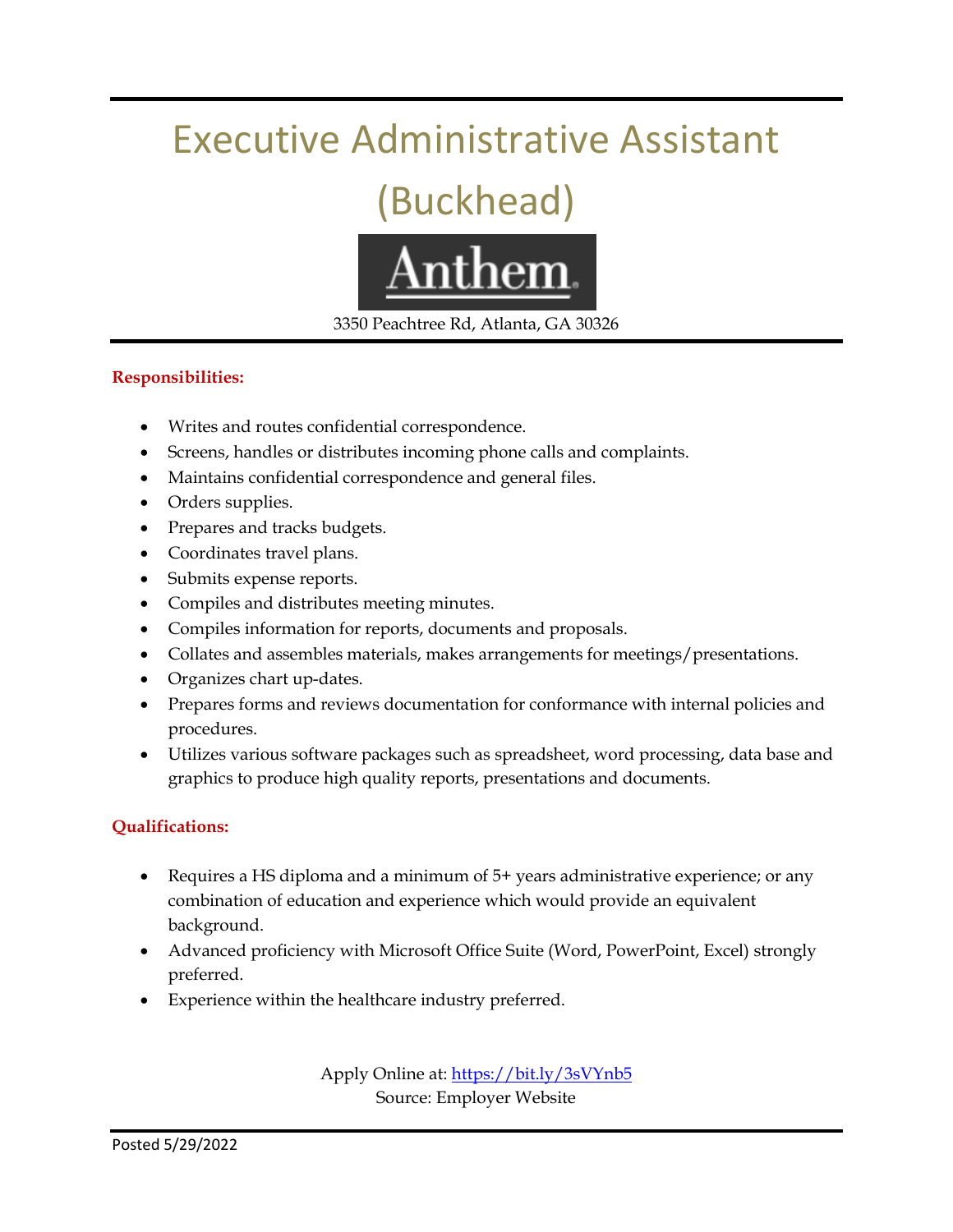## Food Service, Housekeeping, & Other Now Hiring – Week of 5/29/22

**Laundry Attendant (Alpharetta) \$14.00 / Hour** TownePlace Suites / 7925 Westside Pkwy, Alpharetta, GA, 30009 <https://bit.ly/3z6cgqK>

**Dining Room Server (Sandy Springs) \$17.50 - \$19.50 an hour** Cherokee Town & Country Club / 665 Hightower Trail, Atlanta, GA 30350 <https://bit.ly/3z1goIA>

**Housekeeper (Sandy Springs)** Somerby Sandy Springs / 25 Glenlake Pkwy NE, Sandy Springs, GA 30328 <https://bit.ly/3NygnQz>

**Dishwasher (Roswell) \$13.00 - \$14.00 per hour** Mazzy's Sports Bar & Grill / 10729 Alpharetta Hwy #1424, Roswell, GA 30076 <https://indeedhi.re/3aric3H>

**Dishwasher (Buckhead) \$14 - \$16 an hour** Alma Cocina Buckhead / 3280 Peachtree Rd NE #100, Atlanta, GA 30305 <https://indeedhi.re/3NCxFw4>

**Food Truck Crew (Roswell) \$16 - \$19 an hour** Freakin Incan Rest / 4651 Woodstock Rd Ste 305, Roswell, GA 30075 <https://indeedhi.re/3LNHOV2>

**Dishwasher (Sandy Springs) Up to \$16 an hour DOE** Flower Child / 6400 Blue Stone Rd, Sandy Springs, GA 30328 <https://indeedhi.re/3LRi0rj>